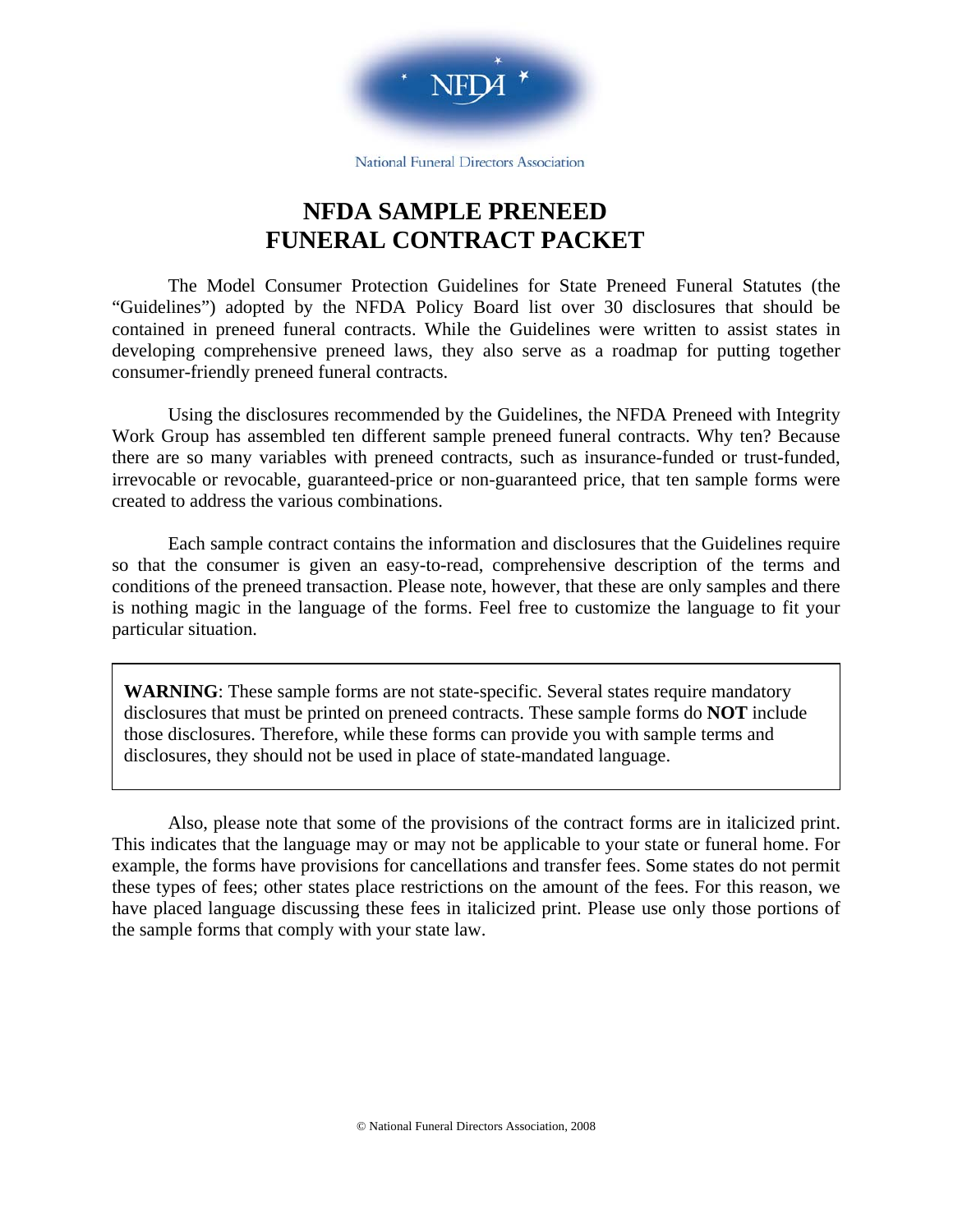## **LIST OF NFDA PRENEED PUNERAL CONTRACT SAMPLE FORMS**

# FORM NO. DESCRIPTION 1 Trust-Funded, Irrevocable, Guaranteed Price 2 Trust-Funded, Irrevocable, Non-Guaranteed Price 3 Trust-Funded, Revocable, Guaranteed Price 4 Trust-Funded, Revocable, Non-Guaranteed Price 5 Insurance Purchase, Irrevocable, Guaranteed Price 6 Insurance Purchase, Irrevocable, Non-Guaranteed Price 7 Insurance Purchase, Revocable, Guaranteed Price 8 Insurance Purchase, Revocable, Non-Guaranteed Price 9 Insurance Assignment, Irrevocable, Non-Guaranteed Price 10 Insurance Assignment, Revocable, Non-Guaranteed Price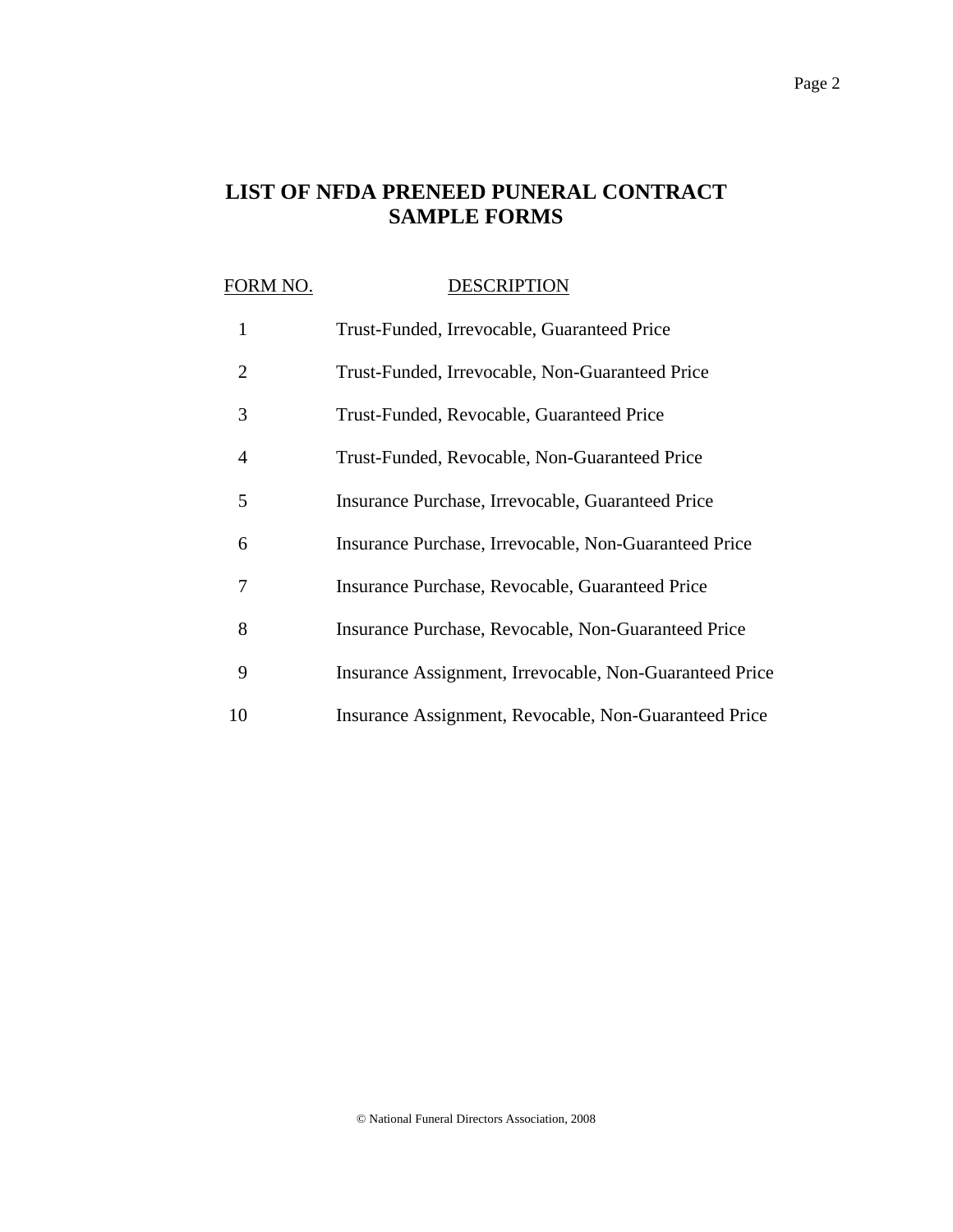#### NFDA SAMPLE PRENEED FUNERAL CONTRACT NO. 1 TRUST-FUNDED, IRREVOCABLE, GUARANTEED PRICE

- 1. INTRODUCTION. You, the Purchaser, are pre-paying for the funeral services and merchandise that will be provided by the Funeral Home in the future. This Agreement explains the terms of that purchase. If you have any questions about this purchase, please ask the Funeral Home before you sign the Agreement.
- 2. PARTIES AND DEFINED TERMS. The parties and other defined terms are listed below:

| a) Purchaser                                                                                                                                                        | b) Funeral Home                                                                                                                                                                                             |
|---------------------------------------------------------------------------------------------------------------------------------------------------------------------|-------------------------------------------------------------------------------------------------------------------------------------------------------------------------------------------------------------|
|                                                                                                                                                                     |                                                                                                                                                                                                             |
|                                                                                                                                                                     |                                                                                                                                                                                                             |
|                                                                                                                                                                     |                                                                                                                                                                                                             |
|                                                                                                                                                                     |                                                                                                                                                                                                             |
|                                                                                                                                                                     |                                                                                                                                                                                                             |
|                                                                                                                                                                     |                                                                                                                                                                                                             |
| c) Beneficiary<br>If you are purchasing the funeral services<br>and merchandise for a person other than<br>yourself, that person is the "Beneficiary."              | d) Trustee<br>The Trustee is the financial institution<br>into which the prepaid funds required to be<br>trusted under state law are deposited and<br>invested until the funeral services are<br>performed. |
|                                                                                                                                                                     |                                                                                                                                                                                                             |
|                                                                                                                                                                     |                                                                                                                                                                                                             |
| <u> 1989 - Johann John Stone, markin film yn y brening yn y brening yn y brening yn y brening yn y brening yn y b</u>                                               | <u> 1989 - Johann Harry Harry Harry Harry Harry Harry Harry Harry Harry Harry Harry Harry Harry Harry Harry Harry</u>                                                                                       |
| Phone No.: $\sqrt{\frac{2}{1-\frac{1}{2}} \cdot \frac{1}{2-\frac{1}{2}} \cdot \frac{1}{2-\frac{1}{2}} \cdot \frac{1}{2-\frac{1}{2}} \cdot \frac{1}{2-\frac{1}{2}}}$ |                                                                                                                                                                                                             |
|                                                                                                                                                                     |                                                                                                                                                                                                             |
|                                                                                                                                                                     |                                                                                                                                                                                                             |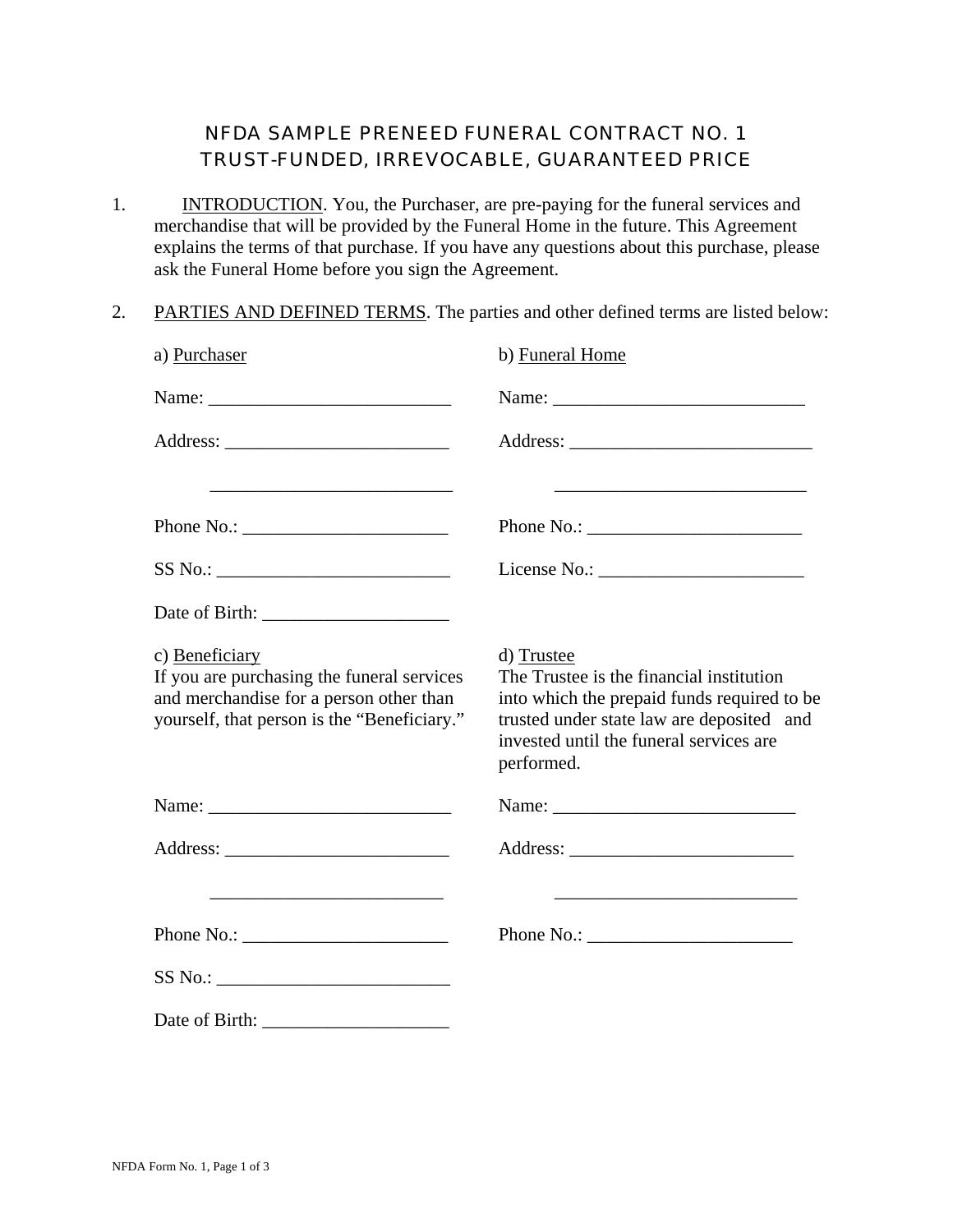- 3. FUNERAL SERVICES AND MERCHANDISE. The funeral services and merchandise you are purchasing from the Funeral Home are listed on the attached Statement of Funeral Goods and Services Selected (the "Purchase Statement"). The Funeral Home will use all reasonable efforts to provide the funeral services and merchandise listed in the Purchase Statement when they are needed. However, since this Agreement is to be carried out in the future, some of the items you have purchased may no longer be available to the Funeral Home. In that case, the Funeral Home agrees to provide similar items of equal or greater quality, value and workmanship in substitution for the unavailable items.
- 4. DEPOSIT INTO TRUST. The total price for the funeral services and merchandise you purchased is listed on the Purchase Statement. Within \_\_\_\_\_ days after the Funeral Home receives the total price, it will deposit with the Trustee \_\_\_\_\_\_% of the total price. [*The remaining portion of the total price is retained by the Funeral Home as its administrative fee.*] You will receive written confirmation from the Trustee of the deposit within days of your payment. If you do not receive written confirmation of that deposit within  $\frac{1}{2}$  days, please contact  $\frac{1}{2}$  at  $\frac{1}{2}$
- 5. INTEREST AND FEES. The Trustee shall invest the trust funds and [*\_\_% of* ] the interest earnings from those funds. Those funds shall remain in trust until they are used to pay for the funeral expenses. Periodic withdrawals from the trust will be made by the Trustee to pay fees and administrative expenses [*and taxes*].

[*Select one of the following Sections 6 depending upon who is responsible for the payment of taxes.*]

6. PAYMENT OF TAXES BY TRUST. Income taxes on the interest earned by the trust funds shall be paid by the Trustee from the trust funds.

#### [*OR*]

- 6. PAYMENT OF TAXES BY PURCHASER. You, as the Purchaser, are responsible for paying the income taxes on the interest income generated by the trust. The Trustee will send you annual statements showing the earnings.
- 7. GUARANTEED PRICE AGREEMENT. The Funeral Home has agreed to provide the funeral services and merchandise listed on the Purchase Statement (except for any cash advances) for the total price you paid and all of the interest earnings in the trust. When the Funeral Home has provided the funeral services and merchandise listed in the Purchase Statement, it shall be paid all of the trust funds by the Trustee. However, additional charges may be incurred for unexpected costs such as increases in the prices of any cash advance items listed on the Purchase Statement, shipping expenses if the death occurs outside of the Funeral Home's service area, and selection of different funeral services or merchandise by any survivors who have the right to alter funeral arrangements.

[*If State law requires an initial revocation right for the consumer, Section 8 contains sample language*.]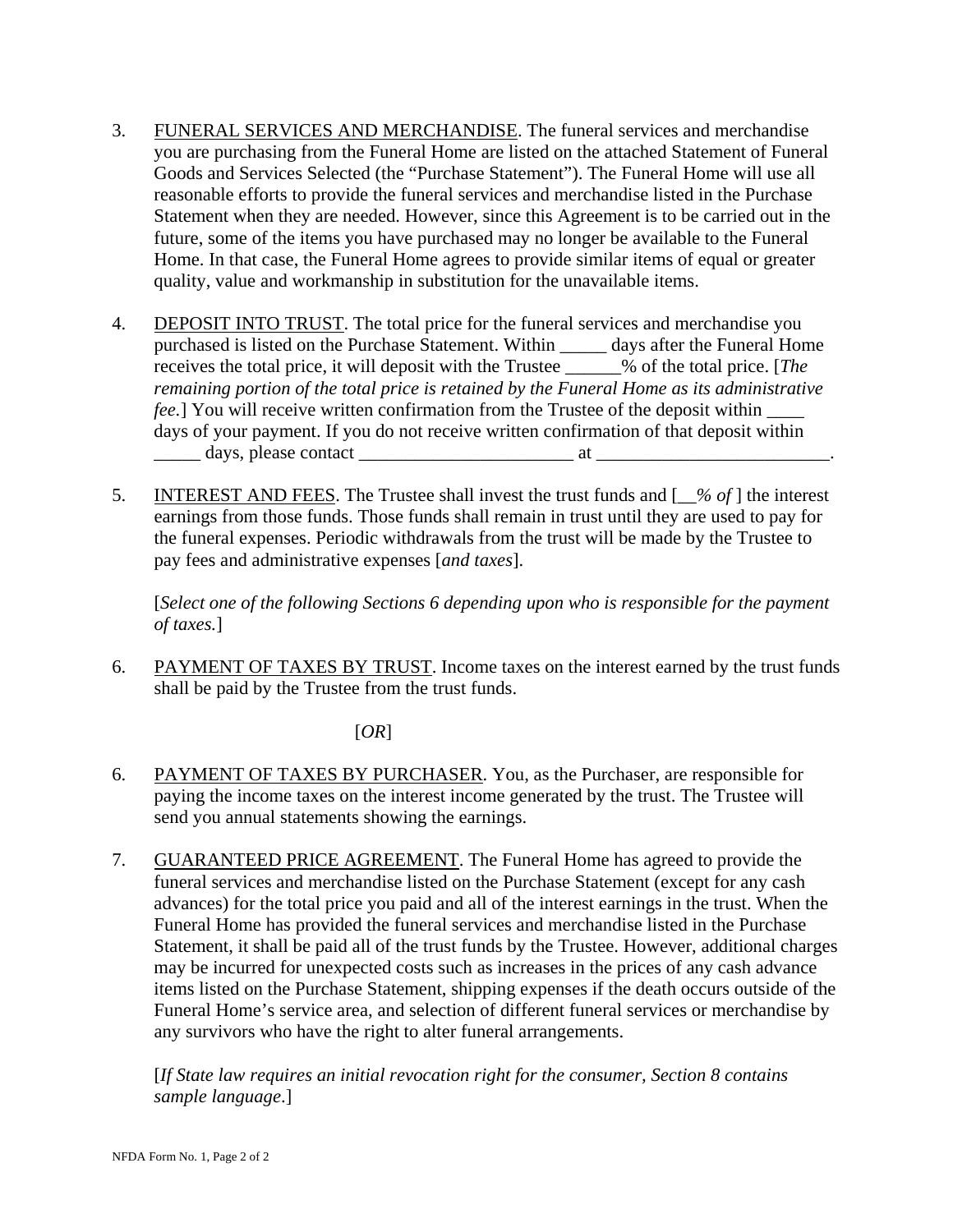- 8. INITIAL RIGHT OF CANCELLATION. You may cancel this Agreement within days after signing it. If you wish to cancel this Agreement, you must give the Funeral Home a written request to cancel before the \_\_\_\_\_ - day cancellation period expires. If you cancel, you will receive a refund of all monies you paid to the Funeral Home.
	- 9. \_\_\_\_\_\_\_\_\_\_\_\_\_ IRREVOCABLE AGREEMENT. By placing your initials at the (initials) beginning of this Section 9, you agree that after the initial \_\_\_ - day cancellation period expires, this Agreement may not be cancelled by you. Although you will have the right to transfer the funding to another funeral home in accordance with Section 10, you will not be able to obtain a refund of the prepaid funds.
- 10. TRANSFER TO ANOTHER FUNERAL HOME. If you wish to use another funeral home to provide the funeral, you may transfer the funding for this Agreement to the new funeral home. To make the transfer, you must send written notice to the original Funeral Home and the Trustee requesting the transfer and designating the new funeral home. [*As part of the transfer, the Trustee shall pay the Funeral Home a transfer fee of \$\_\_\_\_\_\_\_\_\_\_ or*

*\_\_\_\_\_\_\_\_\_% from the trust funds. If the transfer to another funeral home is made because the original Funeral Home is unable to provide the funeral services, no transfer fee shall be paid*.]

 11. OTHER TERMS. This Agreement may not be modified except in writing that is signed by both parties. This Agreement shall be subject to the laws of the State of  $\Box$ This Agreement is binding upon the heirs of the Purchaser and any successors or assigns of the Funeral Home.

PURCHASER PLEASE NOTE: You are to receive a signed copy of this Agreement with the attached Purchase Statement. Please make sure you have a complete copy.

I have read this Agreement and The Funeral Home agrees to be agree to be bound by it. bound by this Agreement.

PURCHASER'S SIGNATURE FUNERAL HOME SIGNATURE

 $\rm\,By:$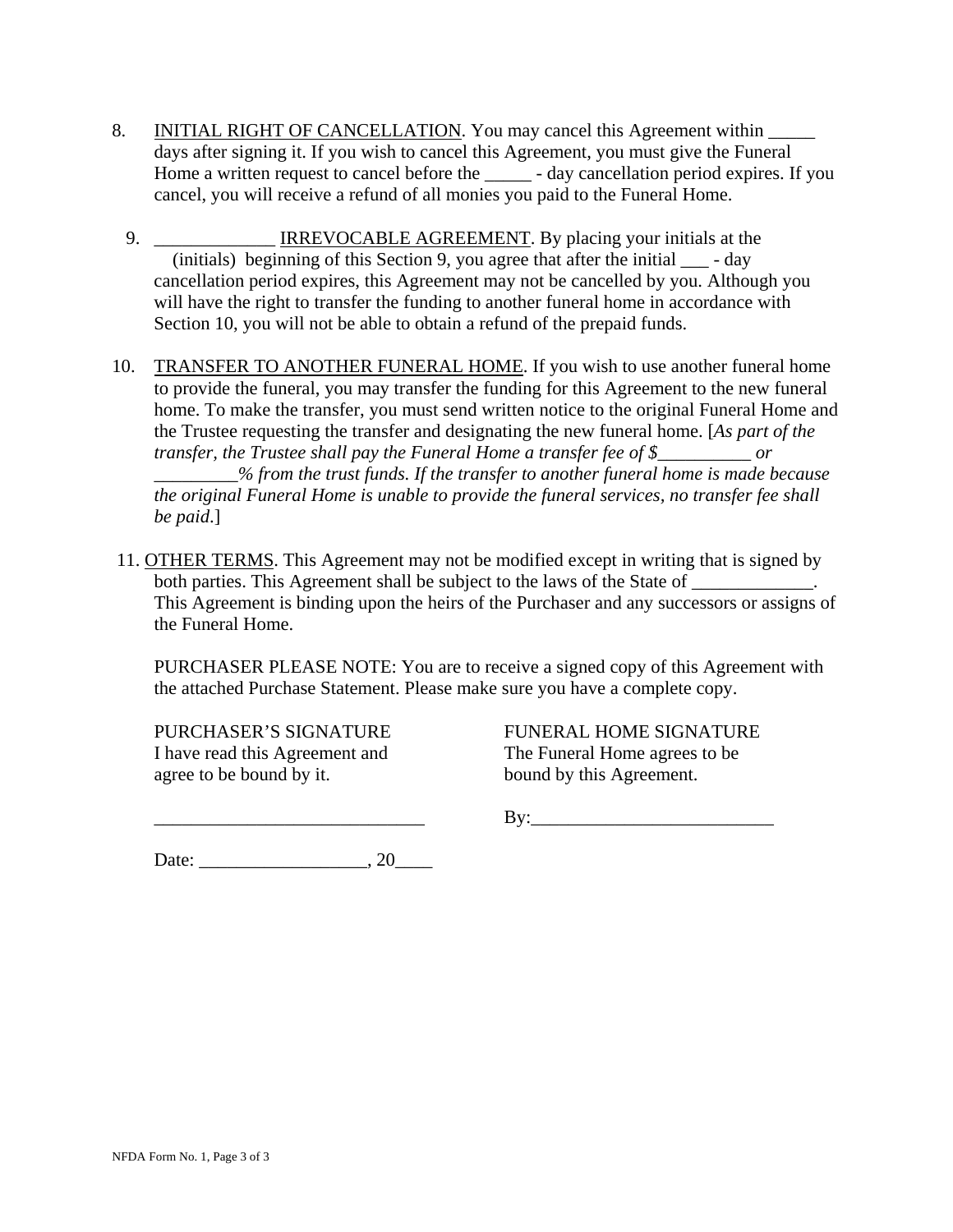#### NFDA SAMPLE PRENEED FUNERAL CONTRACT NO. 2 TRUST-FUNDED, IRREVOCABLE, NON-GUARANTEED PRICE

- 1. INTRODUCTION. You, the Purchaser, are selecting the funeral services and merchandise that will be provided by the Funeral Home in the future. This Agreement explains the terms of that purchase. If you have any questions about this purchase, please ask the Funeral Home before you sign the Agreement.
- 2. PARTIES AND DEFINED TERMS. The parties and other defined terms are listed below:

| a) Purchaser                                                                                                                                          | b) Funeral Home                                                                                                                                                                                                           |
|-------------------------------------------------------------------------------------------------------------------------------------------------------|---------------------------------------------------------------------------------------------------------------------------------------------------------------------------------------------------------------------------|
|                                                                                                                                                       |                                                                                                                                                                                                                           |
|                                                                                                                                                       |                                                                                                                                                                                                                           |
|                                                                                                                                                       | Phone No.: $\qquad \qquad$                                                                                                                                                                                                |
|                                                                                                                                                       |                                                                                                                                                                                                                           |
|                                                                                                                                                       |                                                                                                                                                                                                                           |
| c) Beneficiary<br>If you are selecting the funeral services and<br>merchandise for a person other than<br>yourself, that person is the "Beneficiary." | d) Trustee<br>The Trustee is the financial institution<br>into which the prepaid funds required to be<br>trusted under state law are deposited and<br>invested until the funeral services are<br>performed.               |
|                                                                                                                                                       |                                                                                                                                                                                                                           |
|                                                                                                                                                       |                                                                                                                                                                                                                           |
| <u> 1989 - Andrea Stadt Britain, amerikansk politik (</u><br>Phone No.: $\frac{1}{2}$                                                                 | <u> 2008 - Johann Barn, amerikansk politiker (</u><br>Phone No.: $\sqrt{\frac{2}{1-\frac{1}{2}} \cdot \frac{1}{2-\frac{1}{2}} \cdot \frac{1}{2-\frac{1}{2}} \cdot \frac{1}{2-\frac{1}{2}} \cdot \frac{1}{2-\frac{1}{2}}}$ |
|                                                                                                                                                       |                                                                                                                                                                                                                           |
|                                                                                                                                                       |                                                                                                                                                                                                                           |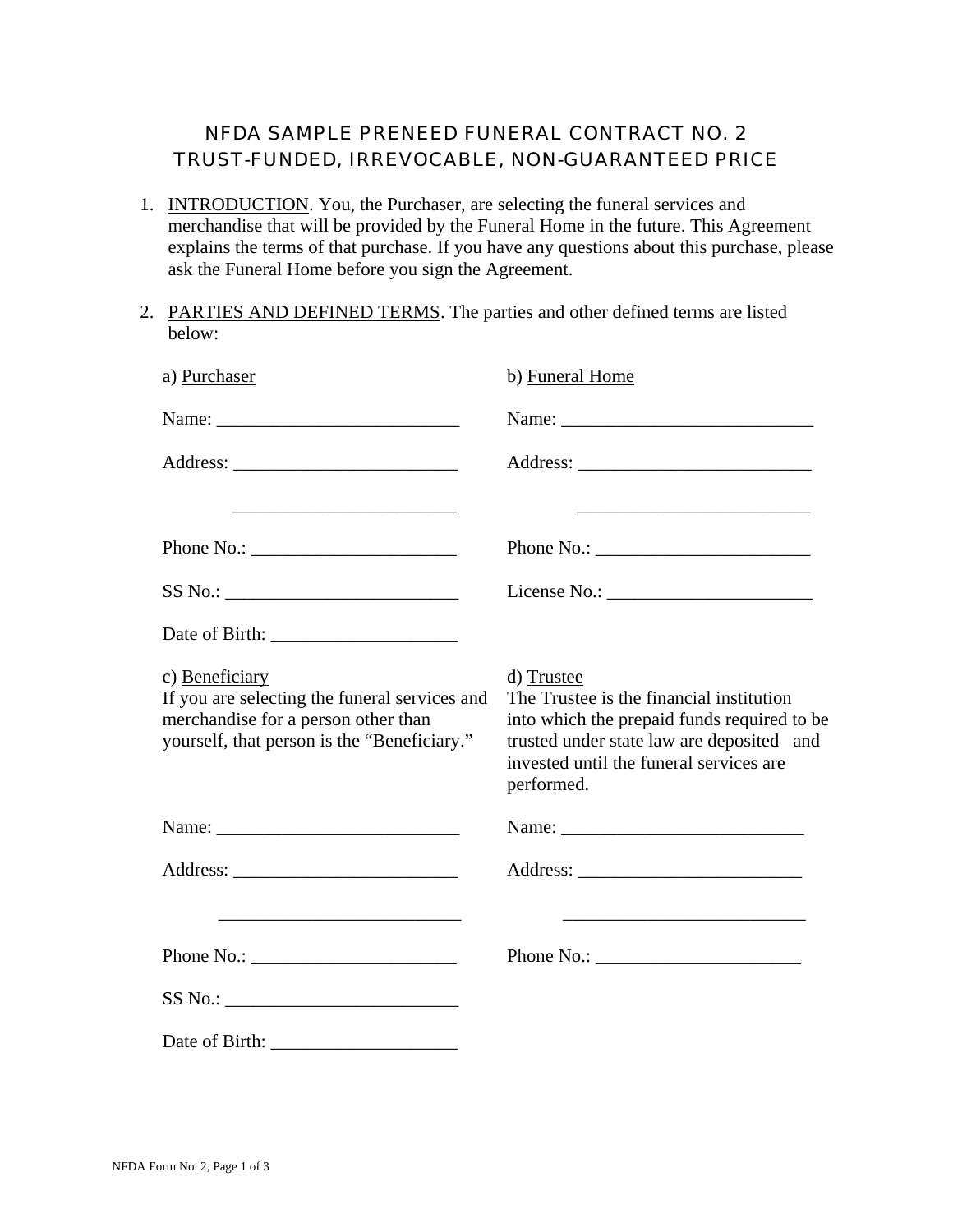- 3. FUNERAL SERVICES AND MERCHANDISE. The funeral services and merchandise you are selecting from the Funeral Home are listed on the attached Statement of Funeral Goods and Services Selected (the "Purchase Statement"). The Funeral Home will use all reasonable efforts to provide the funeral services and merchandise listed in the Purchase Statement when they are needed. However, since this Agreement is to be carried out in the future, some of the items you have selected may no longer be available to the Funeral Home. In that case, the Funeral Home agrees to provide similar items of equal or greater quality, value and workmanship in substitution for the unavailable items.
- 4. DEPOSIT INTO TRUST. Your payment for the funeral services and merchandise you have selected is based upon the Funeral Home's current prices and is listed on the Purchase Statement. Within \_\_\_\_\_\_ days after the Funeral Home receives this payment from you, it will deposit with the Trustee \_\_\_\_\_\_% of that payment. [*The remaining portion of the payment is retained by the Funeral Home as its administrative fee.*] You will receive written confirmation from the Trustee of the deposit within  $\_\_\_$  days of your payment. If you do not receive written confirmation of that deposit within \_\_\_\_\_ days, please contact \_\_\_\_\_\_\_\_\_\_\_\_\_\_\_\_\_\_\_\_\_\_\_\_\_\_\_\_ at \_\_\_\_\_\_\_\_\_\_\_\_\_\_\_\_\_\_\_\_\_\_\_\_.
- 5. INTEREST AND FEES. The Trustee shall invest the trust funds and [*\_\_% of* ] the interest earnings from those funds. Those funds shall remain in trust until they are applied toward the payment of the funeral services and merchandise. Periodic withdrawals from the trust will be made by the Trustee to pay fees and administrative expenses [*and taxes*].

[*Select one of the following Sections 6 depending upon who is responsible for the payment of taxes.*]

6. PAYMENT OF TAXES BY TRUST. Income taxes on the interest earned by the trust funds shall be paid by the Trustee from the trust funds.

[*OR*]

- 6. PAYMENT OF TAXES BY PURCHASER. You, as the Purchaser, are responsible for paying the income taxes on the interest income generated by the trust. The Trustee will send you annual statements showing the earnings.
	- 7. NON-GUARANTEED PRICE AGREEMENT. The Funeral Home is not guaranteeing the prices of the funeral services and merchandise listed on the Purchase Statement. The actual price of those items will be established from the Funeral Home's price lists when the death occurs and the funeral services and merchandise are supplied. The Funeral Home will apply all proceeds from the trust funds it receives from the Trustee toward the total price of the funeral services and merchandise provided by the Funeral Home. If that total price is less than the proceeds of the trust funds, any surplus shall be paid to the estate. If that price is more than the proceeds of the trust funds, then the estate or the survivors must either make acceptable arrangements to pay the shortfall or select less expensive funeral services and merchandise.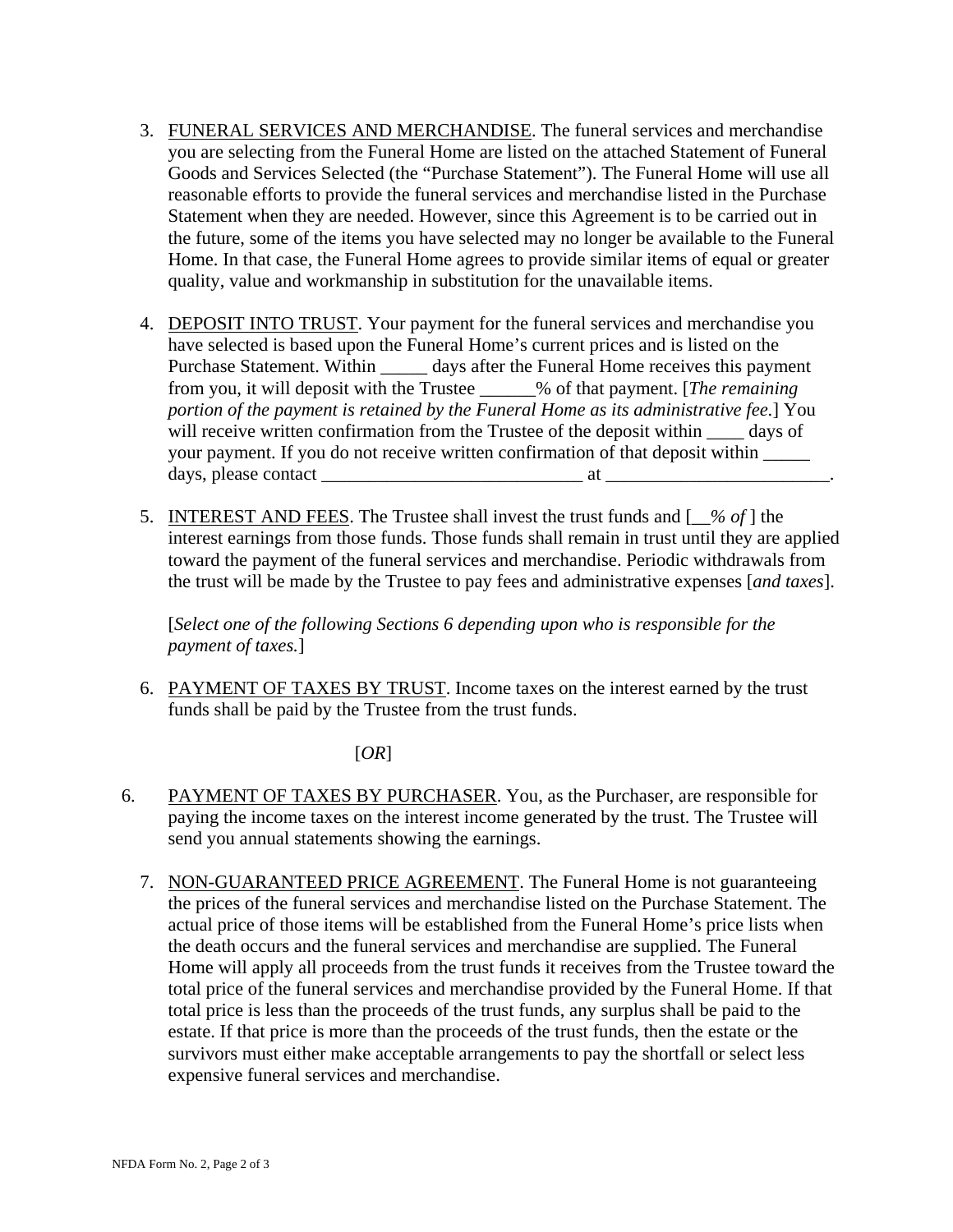[*If State law requires an initial revocation right for the consumer, Section 8 contains sample language*.]

- 8. INITIAL RIGHT OF CANCELLATION. You may cancel this Agreement within days after signing it. If you wish to cancel this Agreement, you must give the Funeral Home a written request to cancel before the \_\_\_\_\_ - day cancellation period expires. If you cancel, you will receive a refund of all monies you paid to the Funeral Home.
- 9. \_\_\_\_\_\_\_\_\_\_\_\_\_ IRREVOCABLE AGREEMENT. By placing your initials at the (initials) beginning of this Section 9, you agree that after the initial \_\_\_ - day cancellation period expires, this Agreement may not be cancelled by you. Although you will have the right to transfer the funding to another funeral home in accordance with Section 10, you will not be able to obtain a refund of the prepaid funds.
- 10. TRANSFER TO ANOTHER FUNERAL HOME. If you wish to use another funeral home to provide the funeral, you may transfer the funding for this Agreement to the new funeral home. To make the transfer, you must send written notice to the original Funeral Home and the Trustee requesting the transfer and designating the new funeral home. [*As part of the transfer, the Trustee shall pay the Funeral Home a transfer fee of \$\_\_\_\_\_\_\_\_\_\_ or \_\_\_\_\_\_\_\_\_% from the trust funds. If the transfer to another funeral home is made because the original Funeral Home is unable to provide the funeral services, no transfer fee shall be paid*.]
- 11. OTHER TERMS. This Agreement may not be modified except in writing that is signed by both parties. This Agreement shall be subject to the laws of the State of \_\_\_\_\_\_\_\_\_\_\_\_\_. This Agreement is binding upon the heirs of the Purchaser and any successors or assigns of the Funeral Home.

PURCHASER PLEASE NOTE: You are to receive a signed copy of this Agreement with the attached Purchase Statement. Please make sure you have a complete copy.

I have read this Agreement and The Funeral Home agrees to be agree to be bound by it. bound by this Agreement.

PURCHASER'S SIGNATURE FUNERAL HOME SIGNATURE

 $\rm\,By:\,$ 

Date:  $\qquad \qquad \qquad .20$ 

NFDA Form No. 2, Page 3 of 3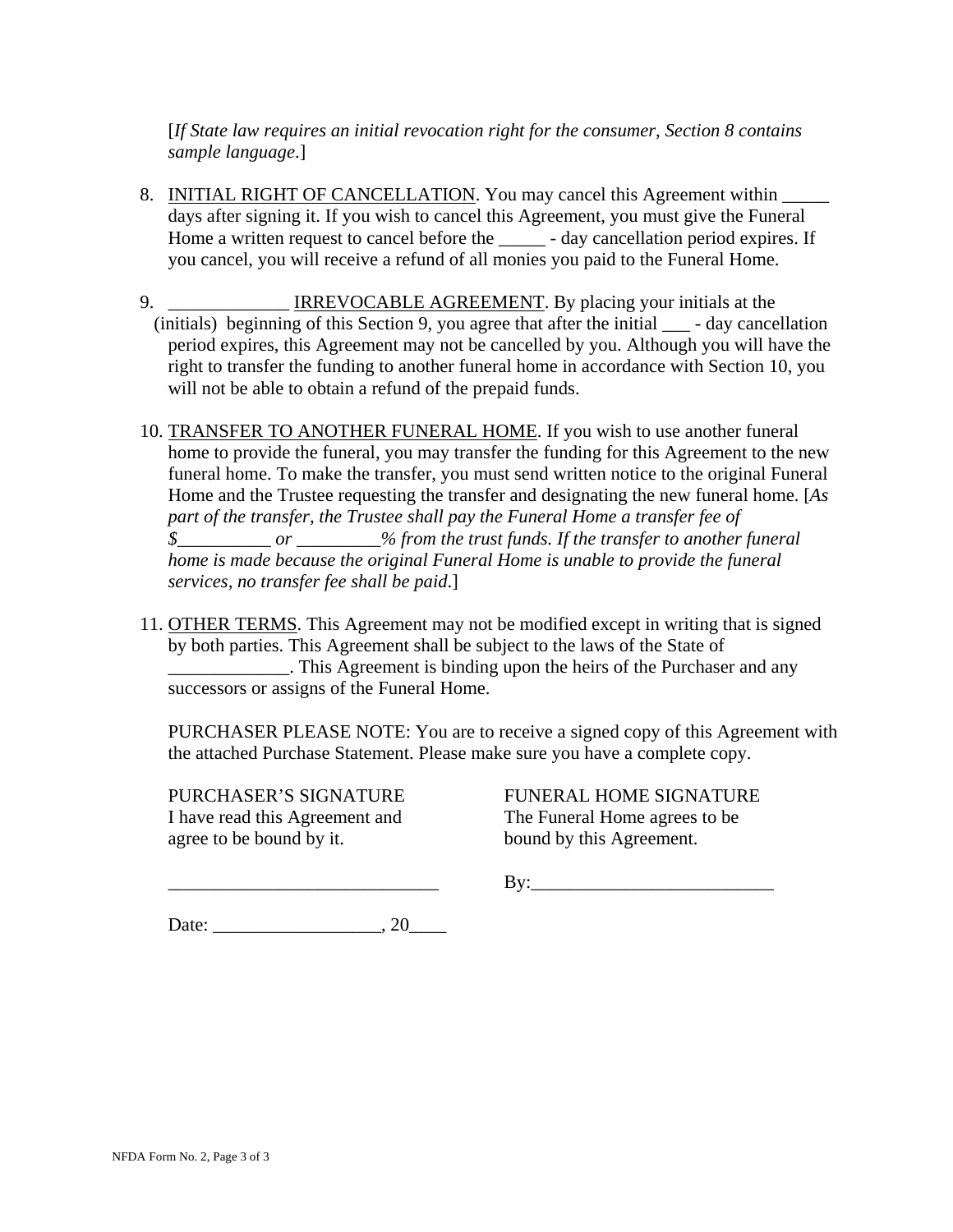#### NFDA SAMPLE PRENEED FUNERAL CONTRACT NO. 3 TRUST-FUNDED, REVOCABLE, GUARANTEED PRICE

- 1. INTRODUCTION. You, the Purchaser, are pre-paying for the funeral services and merchandise that will be provided by the Funeral Home in the future. This Agreement explains the terms of that purchase. If you have any questions about this purchase, please ask the Funeral Home before you sign the Agreement.
- 2. PARTIES AND DEFINED TERMS. The parties and other defined terms are listed below:

| a) Purchaser                                                                                                                                                                                                                                                                                                                                                                                                                                     | b) Funeral Home                                                                                                                                                                                             |
|--------------------------------------------------------------------------------------------------------------------------------------------------------------------------------------------------------------------------------------------------------------------------------------------------------------------------------------------------------------------------------------------------------------------------------------------------|-------------------------------------------------------------------------------------------------------------------------------------------------------------------------------------------------------------|
|                                                                                                                                                                                                                                                                                                                                                                                                                                                  |                                                                                                                                                                                                             |
|                                                                                                                                                                                                                                                                                                                                                                                                                                                  |                                                                                                                                                                                                             |
|                                                                                                                                                                                                                                                                                                                                                                                                                                                  |                                                                                                                                                                                                             |
|                                                                                                                                                                                                                                                                                                                                                                                                                                                  |                                                                                                                                                                                                             |
| $SS No.: \begin{tabular}{ c c c } \hline \multicolumn{3}{ c }{\textbf{S}} & & & \multicolumn{3}{ c }{\textbf{S}} & & \multicolumn{3}{ c }{\textbf{S}} & & \multicolumn{3}{ c }{\textbf{S}} & & \multicolumn{3}{ c }{\textbf{S}} & & \multicolumn{3}{ c }{\textbf{S}} & & \multicolumn{3}{ c }{\textbf{S}} & & \multicolumn{3}{ c }{\textbf{S}} & & \multicolumn{3}{ c }{\textbf{S}} & & \multicolumn{3}{ c }{\textbf{S}} & & \multicolumn{3}{ c$ |                                                                                                                                                                                                             |
| Date of Birth: $\frac{1}{\frac{1}{2} \cdot \frac{1}{2} \cdot \frac{1}{2} \cdot \frac{1}{2} \cdot \frac{1}{2} \cdot \frac{1}{2} \cdot \frac{1}{2} \cdot \frac{1}{2} \cdot \frac{1}{2} \cdot \frac{1}{2} \cdot \frac{1}{2} \cdot \frac{1}{2} \cdot \frac{1}{2} \cdot \frac{1}{2} \cdot \frac{1}{2} \cdot \frac{1}{2} \cdot \frac{1}{2} \cdot \frac{1}{2} \cdot \frac{1}{2} \cdot \frac{1}{2} \cdot \frac{1}{2} \cdot \frac{1}{2} \cdot \frac$      |                                                                                                                                                                                                             |
| c) Beneficiary<br>If you are purchasing the funeral services<br>and merchandise for a person other than<br>yourself, that person is the "Beneficiary."                                                                                                                                                                                                                                                                                           | d) Trustee<br>The Trustee is the financial institution<br>into which the prepaid funds required to be<br>trusted under state law are deposited and<br>invested until the funeral services are<br>performed. |
|                                                                                                                                                                                                                                                                                                                                                                                                                                                  |                                                                                                                                                                                                             |
|                                                                                                                                                                                                                                                                                                                                                                                                                                                  |                                                                                                                                                                                                             |
|                                                                                                                                                                                                                                                                                                                                                                                                                                                  |                                                                                                                                                                                                             |
| Phone No.: $\_$                                                                                                                                                                                                                                                                                                                                                                                                                                  |                                                                                                                                                                                                             |
|                                                                                                                                                                                                                                                                                                                                                                                                                                                  |                                                                                                                                                                                                             |
|                                                                                                                                                                                                                                                                                                                                                                                                                                                  |                                                                                                                                                                                                             |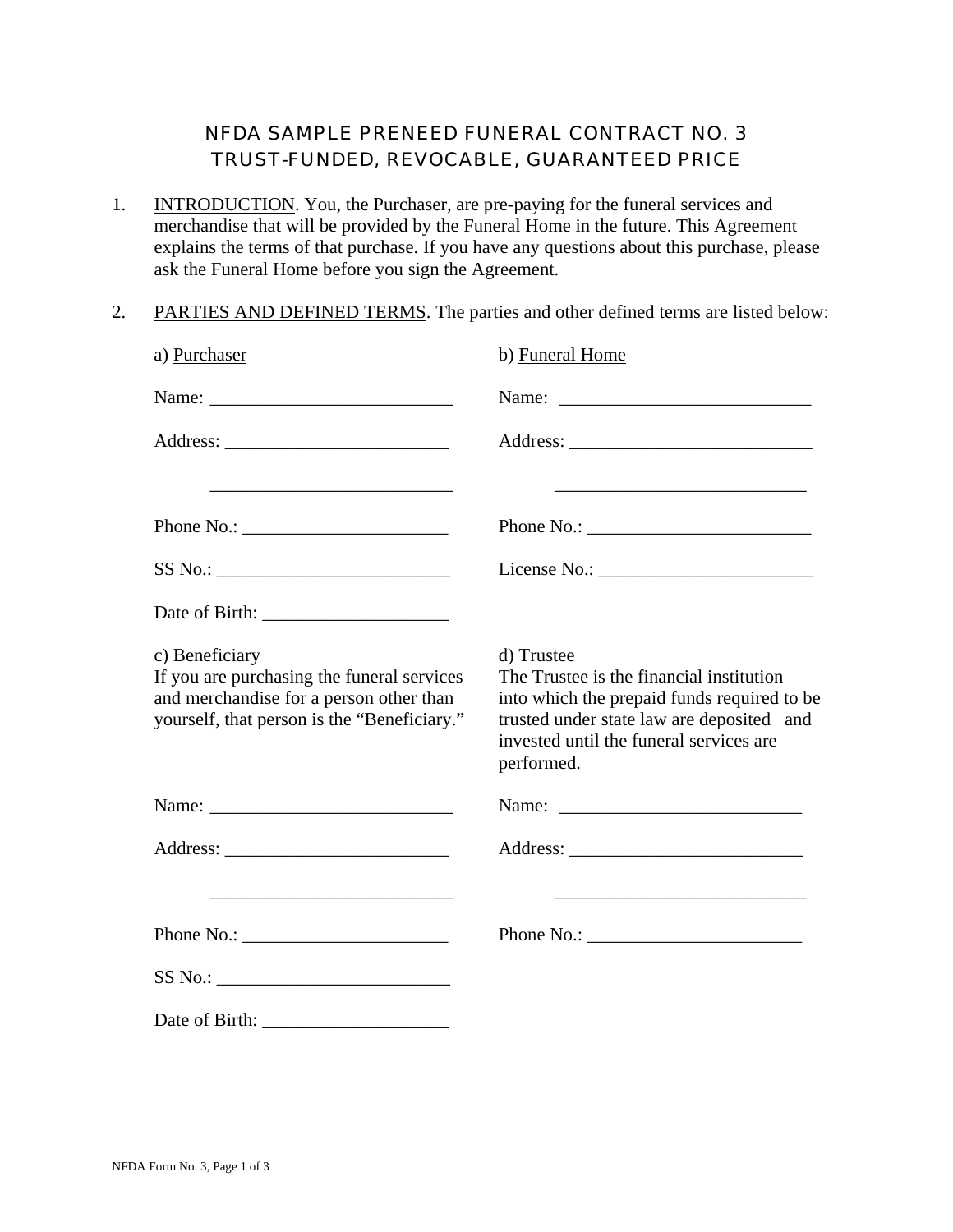- 3. FUNERAL SERVICES AND MERCHANDISE. The funeral services and merchandise you are purchasing from the Funeral Home are listed on the attached Statement of Funeral Goods and Services Selected (the "Purchase Statement"). The Funeral Home will use all reasonable efforts to provide the funeral services and merchandise listed in the Purchase Statement when they are needed. However, since this Agreement is to be carried out in the future, some of the items you have purchased may no longer be available to the Funeral Home. In that case, the Funeral Home agrees to provide similar items of equal or greater quality, value and workmanship in substitution for the unavailable items.
- 4. DEPOSIT INTO TRUST. The total price for the funeral services and merchandise you purchased is listed on the Purchase Statement. Within \_\_\_\_\_ days after the Funeral Home receives the total price, it will deposit with the Trustee \_\_\_\_\_\_% of the total price. [*The remaining portion of the total price is retained by the Funeral Home as its administrative fee.*] You will receive written confirmation from the Trustee of the deposit within \_\_\_\_ days of your payment. If you do not receive written confirmation of that deposit within \_\_\_\_\_ days, please contact \_\_\_\_\_\_\_\_\_\_\_\_\_\_\_\_\_\_\_\_\_\_\_\_ at \_\_\_\_\_\_\_\_\_\_\_\_\_\_\_\_\_\_\_\_\_\_\_\_\_\_\_\_.
- 5. INTEREST AND FEES. The Trustee shall invest the trust funds and [*\_\_% of* ] the interest earnings from those funds. Those funds shall remain in trust until they are used to pay for the funeral expenses. Periodic withdrawals from the trust will be made by the Trustee to pay fees and administrative expenses [*and taxes*].

[*Select one of the following Sections 6 depending upon who is responsible for the payment of taxes.*]

6. PAYMENT OF TAXES BY TRUST. Income taxes on the interest earned by the trust funds shall be paid by the Trustee from the trust funds.

#### [*OR*]

- 6. PAYMENT OF TAXES BY PURCHASER. You, as the Purchaser, are responsible for paying the income taxes on the interest income generated by the trust. The Trustee will send you annual statements showing the earnings.
- 7. GUARANTEED PRICE AGREEMENT. The Funeral Home has agreed to provide the funeral services and merchandise listed on the Purchase Statement (except for any cash advances) for the total price you paid and all of the interest earnings in the trust. When the Funeral Home has provided the funeral services and merchandise listed in the Purchase Statement, it shall be paid all of the trust funds by the Trustee. However, additional charges may be incurred for unexpected costs such as increases in the prices of any cash advance items listed on the Purchase Statement, shipping expenses if the death occurs outside of the Funeral Home's service area, and selection of different funeral services or merchandise by any survivors who have the right to alter funeral arrangements.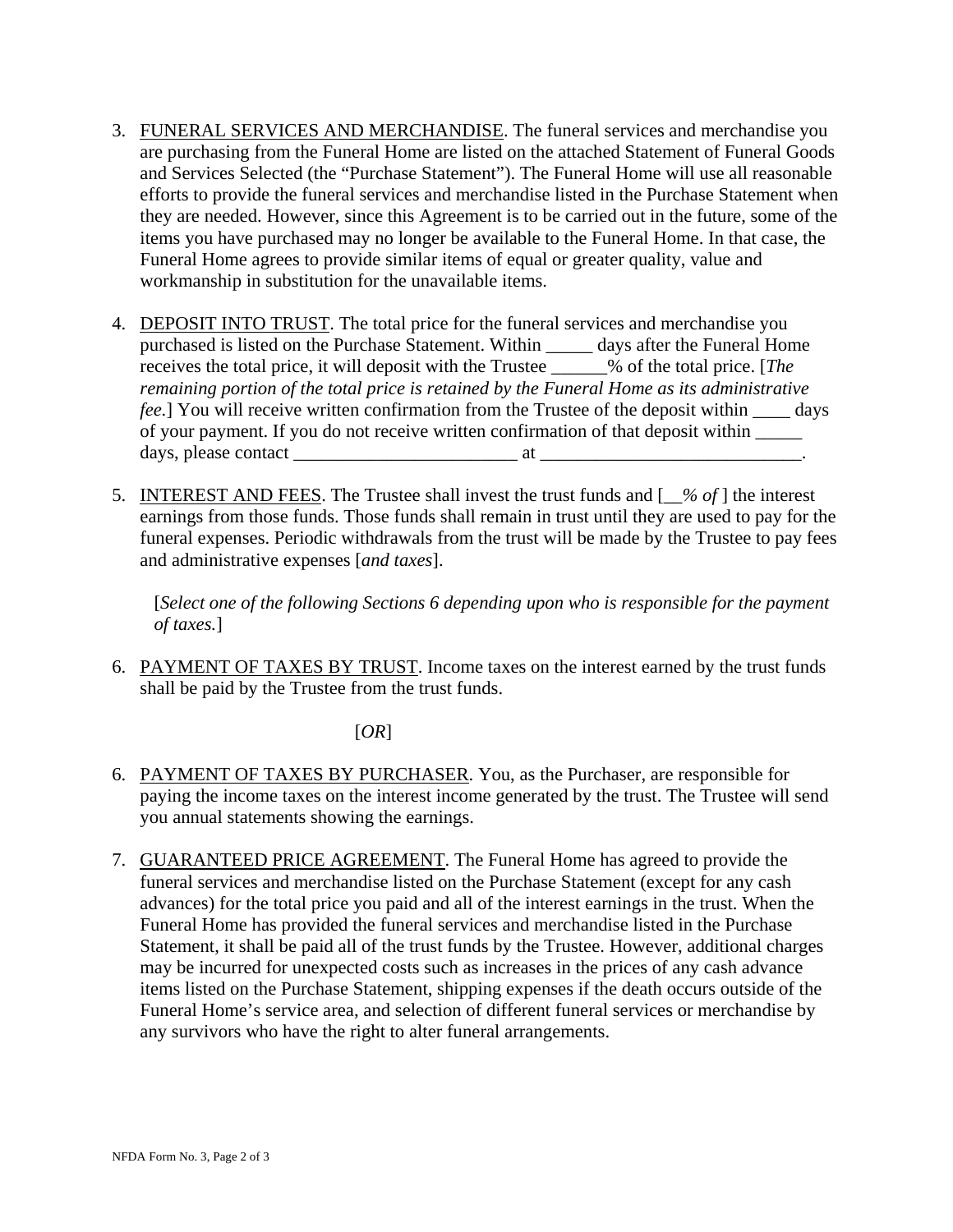[*If State law requires an initial revocation right for the consumer, Section 8 contains sample language*.]

- 8. INITIAL RIGHT OF CANCELLATION. You may cancel this Agreement within \_\_\_\_\_ days after signing it. If you wish to cancel this Agreement, you must give the Funeral Home a written request to cancel before the \_\_\_\_\_\_ - day cancellation period expires. If you cancel, you will receive a refund of all monies you paid to the Funeral Home.
- 9. REVOCABLE AGREEMENT. Even after the initial day cancellation period has expired, you may still revoke this Agreement with the Funeral Home. To revoke the Agreement, you must notify the Funeral Home in writing that you are revoking the Agreement. Within \_\_\_\_\_days after the Funeral Home receives that written notice, it will instruct the Trustee to refund to you the funds in the trust [*minus a cancellation fee of \_\_\_\_\_\_\_\_\_ or \_\_\_\_\_\_\_\_\_ % which will be paid to the Funeral Home.*]
- 10. TRANSFER TO ANOTHER FUNERAL HOME. If you wish to use another funeral home to provide the funeral, you may transfer the funding for this Agreement to the new funeral home. To make the transfer, you must send written notice to the original Funeral Home and the Trustee requesting the transfer and designating the new funeral home. [*As part of the transfer, the Trustee shall pay the Funeral Home a transfer fee of \$\_\_\_\_\_\_\_\_\_\_ or \_\_\_\_\_\_\_\_\_% from the trust funds. If the transfer to another funeral home is made because the original Funeral Home is unable to provide the funeral services, no transfer fee shall be paid*.]
- 11. OTHER TERMS. This Agreement may not be modified except in writing that is signed by both parties. This Agreement shall be subject to the laws of the State of This Agreement is binding upon the heirs of the Purchaser and any successors or assigns of the Funeral Home.

PURCHASER PLEASE NOTE: You are to receive a signed copy of this Agreement with the attached Purchase Statement. Please make sure you have a complete copy.

I have read this Agreement and The Funeral Home agrees to be agree to be bound by it. bound by this Agreement.

PURCHASER'S SIGNATURE FUNERAL HOME SIGNATURE

\_\_\_\_\_\_\_\_\_\_\_\_\_\_\_\_\_\_\_\_\_\_\_\_\_\_\_\_\_ By:\_\_\_\_\_\_\_\_\_\_\_\_\_\_\_\_\_\_\_\_\_\_\_\_\_\_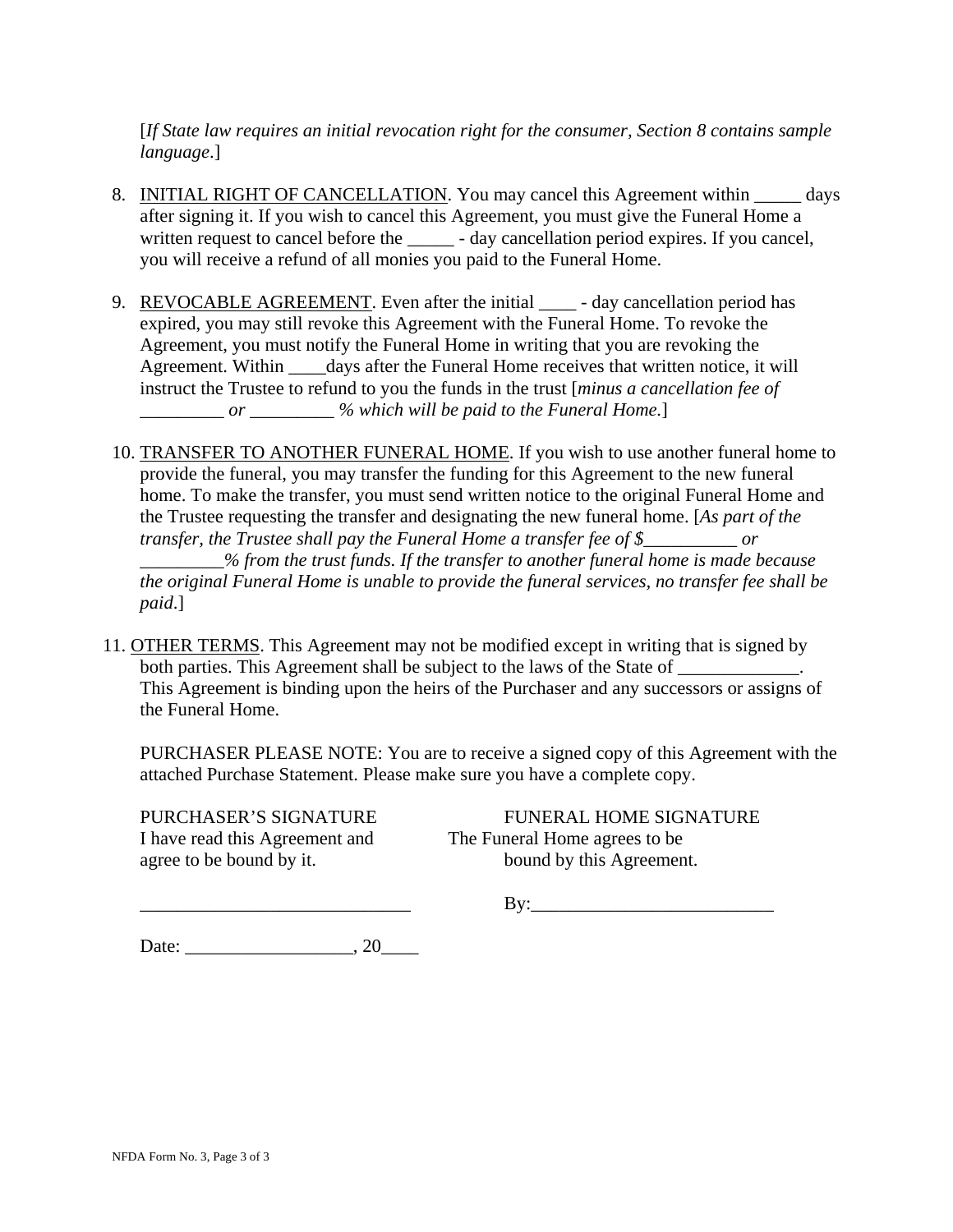#### NFDA SAMPLE PRENEED FUNERAL CONTRACT NO. 4 TRUST-FUNDED, REVOCABLE, NON-GUARANTEED PRICE

- 1. INTRODUCTION. You, the Purchaser, are selecting the funeral services and merchandise that will be provided by the Funeral Home in the future. This Agreement explains the terms of that purchase. If you have any questions about this purchase, please ask the Funeral Home before you sign the Agreement.
- 2. PARTIES AND DEFINED TERMS. The parties and other defined terms are listed below:

| a) Purchaser                                                                                                                                          | b) Funeral Home                                                                                                                                                                                                                                                                                                                                                                                |
|-------------------------------------------------------------------------------------------------------------------------------------------------------|------------------------------------------------------------------------------------------------------------------------------------------------------------------------------------------------------------------------------------------------------------------------------------------------------------------------------------------------------------------------------------------------|
|                                                                                                                                                       |                                                                                                                                                                                                                                                                                                                                                                                                |
|                                                                                                                                                       |                                                                                                                                                                                                                                                                                                                                                                                                |
|                                                                                                                                                       |                                                                                                                                                                                                                                                                                                                                                                                                |
| Phone No.: $\sqrt{\frac{2}{1-\frac{1}{2}} \cdot \frac{1}{2}}$                                                                                         | Phone No.: $\frac{1}{\sqrt{1-\frac{1}{2}}}\left\{ \frac{1}{2} + \frac{1}{2} + \frac{1}{2} + \frac{1}{2} + \frac{1}{2} + \frac{1}{2} + \frac{1}{2} + \frac{1}{2} + \frac{1}{2} + \frac{1}{2} + \frac{1}{2} + \frac{1}{2} + \frac{1}{2} + \frac{1}{2} + \frac{1}{2} + \frac{1}{2} + \frac{1}{2} + \frac{1}{2} + \frac{1}{2} + \frac{1}{2} + \frac{1}{2} + \frac{1}{2} + \frac{1}{2} + \frac{1}{$ |
|                                                                                                                                                       |                                                                                                                                                                                                                                                                                                                                                                                                |
|                                                                                                                                                       |                                                                                                                                                                                                                                                                                                                                                                                                |
| c) Beneficiary<br>If you are selecting the funeral services and<br>merchandise for a person other than<br>yourself, that person is the "Beneficiary." | d) Trustee<br>The Trustee is the financial institution<br>into which the prepaid funds required to be<br>trusted under state law are deposited and<br>invested until the funeral services are<br>performed.                                                                                                                                                                                    |
|                                                                                                                                                       |                                                                                                                                                                                                                                                                                                                                                                                                |
|                                                                                                                                                       |                                                                                                                                                                                                                                                                                                                                                                                                |
|                                                                                                                                                       |                                                                                                                                                                                                                                                                                                                                                                                                |
|                                                                                                                                                       |                                                                                                                                                                                                                                                                                                                                                                                                |
|                                                                                                                                                       |                                                                                                                                                                                                                                                                                                                                                                                                |
|                                                                                                                                                       |                                                                                                                                                                                                                                                                                                                                                                                                |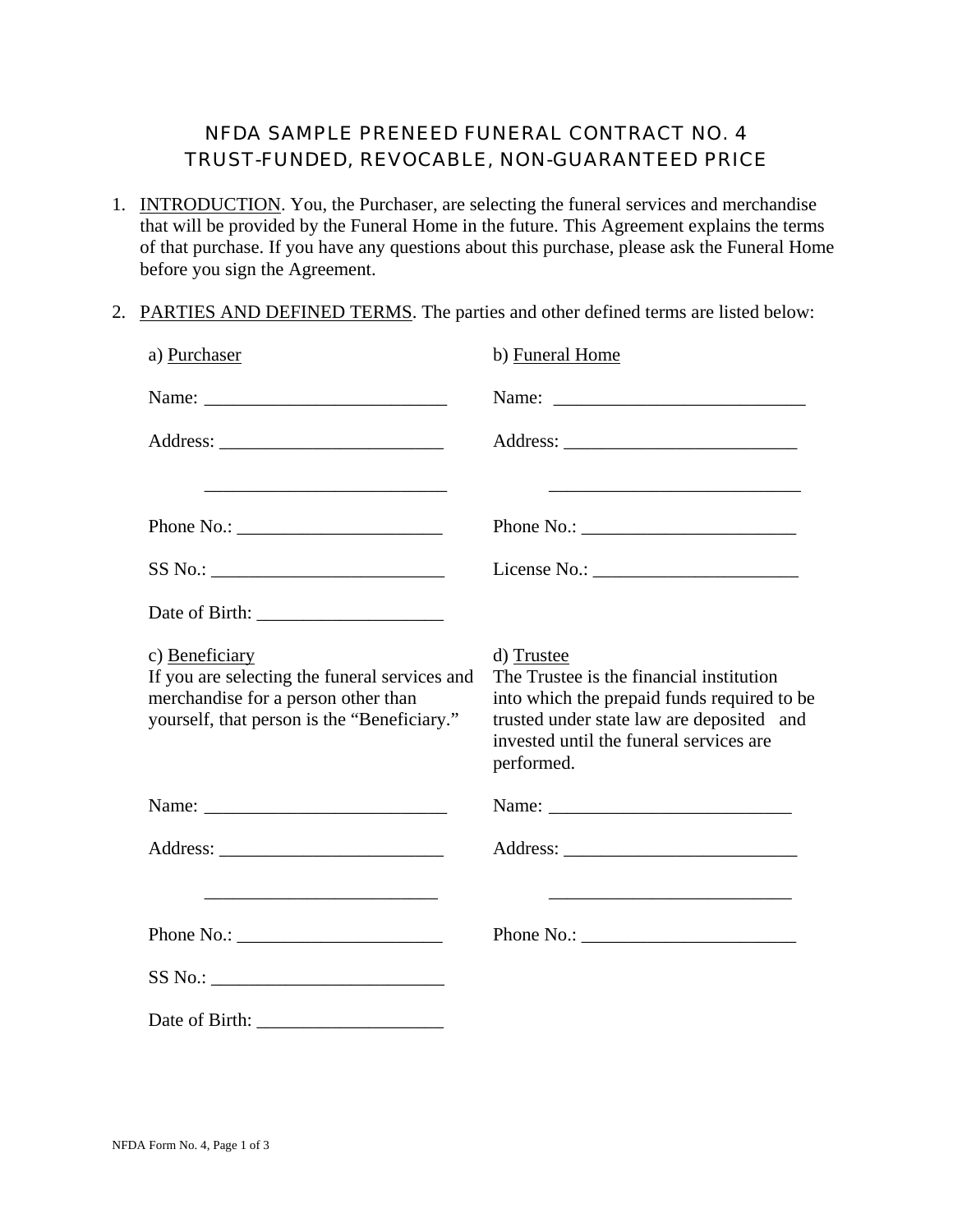- 3. FUNERAL SERVICES AND MERCHANDISE. The funeral services and merchandise you are selecting from the Funeral Home are listed on the attached Statement of Funeral Goods and Services Selected (the "Purchase Statement"). The Funeral Home will use all reasonable efforts to provide the funeral services and merchandise listed in the Purchase Statement when they are needed. However, since this Agreement is to be carried out in the future, some of the items you have selected may no longer be available to the Funeral Home. In that case, the Funeral Home agrees to provide similar items of equal or greater quality, value and workmanship in substitution for the unavailable items.
- 4. DEPOSIT INTO TRUST. Your payment for the funeral services and merchandise you have selected is based upon the Funeral Home's current prices and is listed on the Purchase Statement. Within \_\_\_\_\_ days after the Funeral Home receives this payment from you, it will deposit with the Trustee \_\_\_\_\_\_% of that payment. [*The remaining portion of the payment is retained by the Funeral Home as its administrative fee.*] You will receive written confirmation from the Trustee of the deposit within \_\_\_\_ days of your payment. If you do not receive written confirmation of that deposit within \_\_\_\_\_ days, please contact \_\_\_\_\_\_\_  $\overline{\text{at}}$   $\overline{\text{at}}$
- 5. INTEREST AND FEES. The Trustee shall invest the trust funds and [*\_\_% of* ] the interest earnings from those funds. Those funds shall remain in trust until they are applied toward the payment of the funeral services and merchandise. Periodic withdrawals from the trust will be made by the Trustee to pay fees and administrative expenses [*and taxes*].

[*Select one of the following Sections 6 depending upon who is responsible for the payment of taxes.*]

6. PAYMENT OF TAXES BY TRUST. Income taxes on the interest earned by the trust funds shall be paid by the Trustee from the trust funds.

[*OR*]

- 6. PAYMENT OF TAXES BY PURCHASER. You, as the Purchaser, are responsible for paying the income taxes on the interest income generated by the trust. The Trustee will send you annual statements showing the earnings.
- 7. NON-GUARANTEED PRICE AGREEMENT. The Funeral Home is not guaranteeing the prices of the funeral services and merchandise listed on the Purchase Statement. The actual price of those items will be established from the Funeral Home's price lists when the death occurs and the funeral services and merchandise are supplied. The Funeral Home will apply all proceeds from the trust funds it receives from the Trustee toward the total price of the funeral services and merchandise provided by the Funeral Home. If that total price is less than the proceeds of the trust funds, any surplus shall be paid to the estate. If that price is more than the proceeds of the trust funds, then the estate or the survivors must either make acceptable arrangements to pay the shortfall or select less expensive funeral services and merchandise.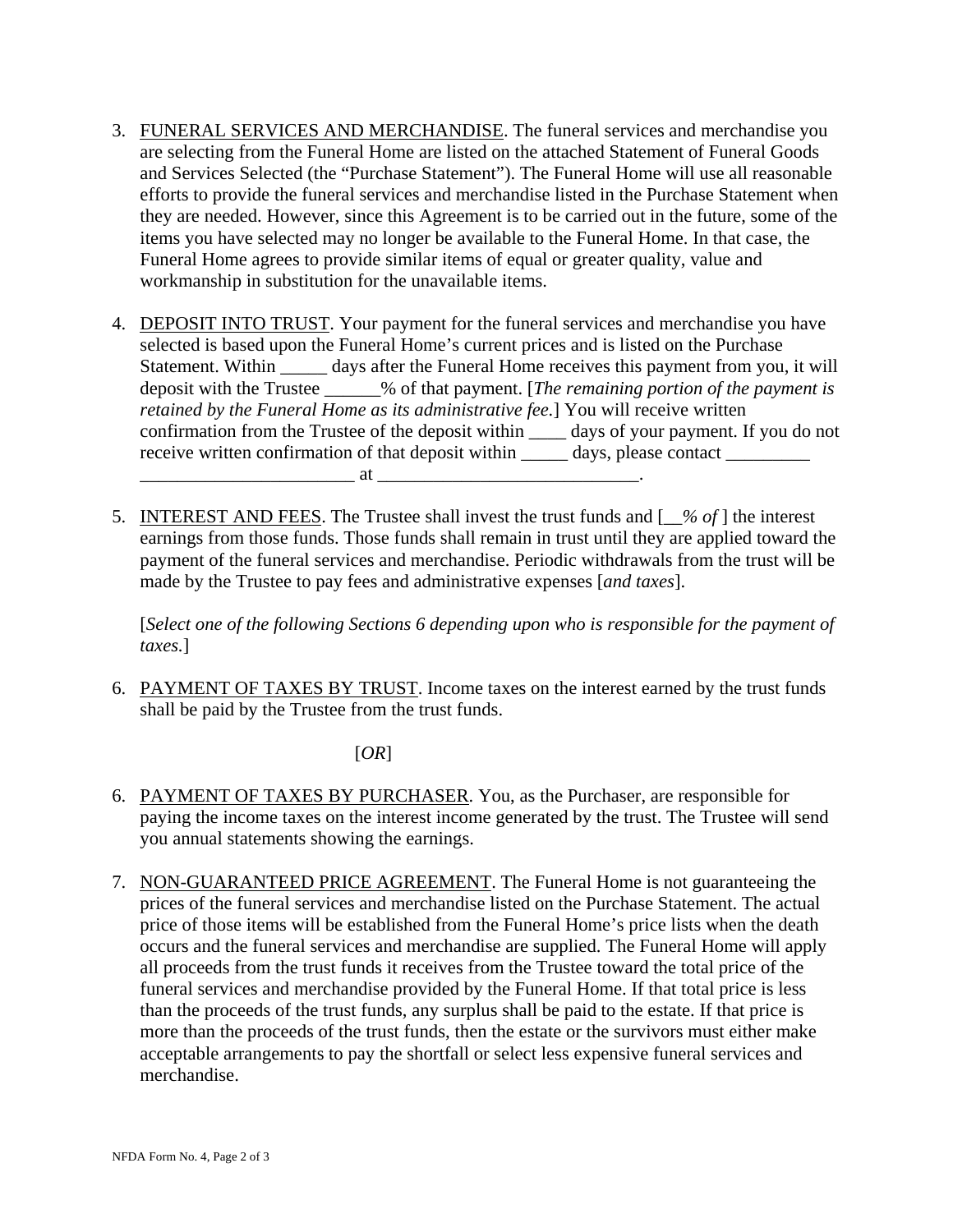[*If State law requires an initial revocation right for the consumer, Section 8 contains sample language*.]

- 8. INITIAL RIGHT OF CANCELLATION. You may cancel this Agreement within \_\_\_\_\_ days after signing it. If you wish to cancel this Agreement, you must give the Funeral Home a written request to cancel before the \_\_\_\_\_\_ - day cancellation period expires. If you cancel, you will receive a refund of all monies you paid to the Funeral Home.
- 9. REVOCABLE AGREEMENT. Even after the initial day cancellation period has expired, you may still revoke this Agreement with the Funeral Home. To revoke the Agreement, you must notify the Funeral Home in writing that you are revoking the Agreement. Within \_\_\_ days after the Funeral Home receives that written notice, it will instruct the Trustee to refund to you the funds in that trust [*minus a cancellation fee of \_\_\_\_\_\_ or \_\_\_\_\_\_\_% which will be paid to the Funeral Home.*]
- 10. TRANSFER TO ANOTHER FUNERAL HOME. If you wish to use another funeral home to provide the funeral, you may transfer the funding for this Agreement to the new funeral home. To make the transfer, you must send written notice to the original Funeral Home and the Trustee requesting the transfer and designating the new funeral home. [*As part of the transfer, the Trustee shall pay the Funeral Home a transfer fee of \$\_\_\_\_\_\_\_\_\_\_ or \_\_\_\_\_\_\_\_\_% from the trust funds. If the transfer to another funeral home is made because the original Funeral Home is unable to provide the funeral services, no transfer fee shall be paid*.]
- 11. OTHER TERMS. This Agreement may not be modified except in writing that is signed by both parties. This Agreement shall be subject to the laws of the State of This Agreement is binding upon the heirs of the Purchaser and any successors or assigns of the Funeral Home.

PURCHASER PLEASE NOTE: You are to receive a signed copy of this Agreement with the attached Purchase Statement. Please make sure you have a complete copy.

I have read this Agreement and The Funeral Home agrees to be agree to be bound by it. bound by this Agreement.

PURCHASER'S SIGNATURE FUNERAL HOME SIGNATURE

\_\_\_\_\_\_\_\_\_\_\_\_\_\_\_\_\_\_\_\_\_\_\_\_\_\_\_\_\_ By:\_\_\_\_\_\_\_\_\_\_\_\_\_\_\_\_\_\_\_\_\_\_\_\_\_\_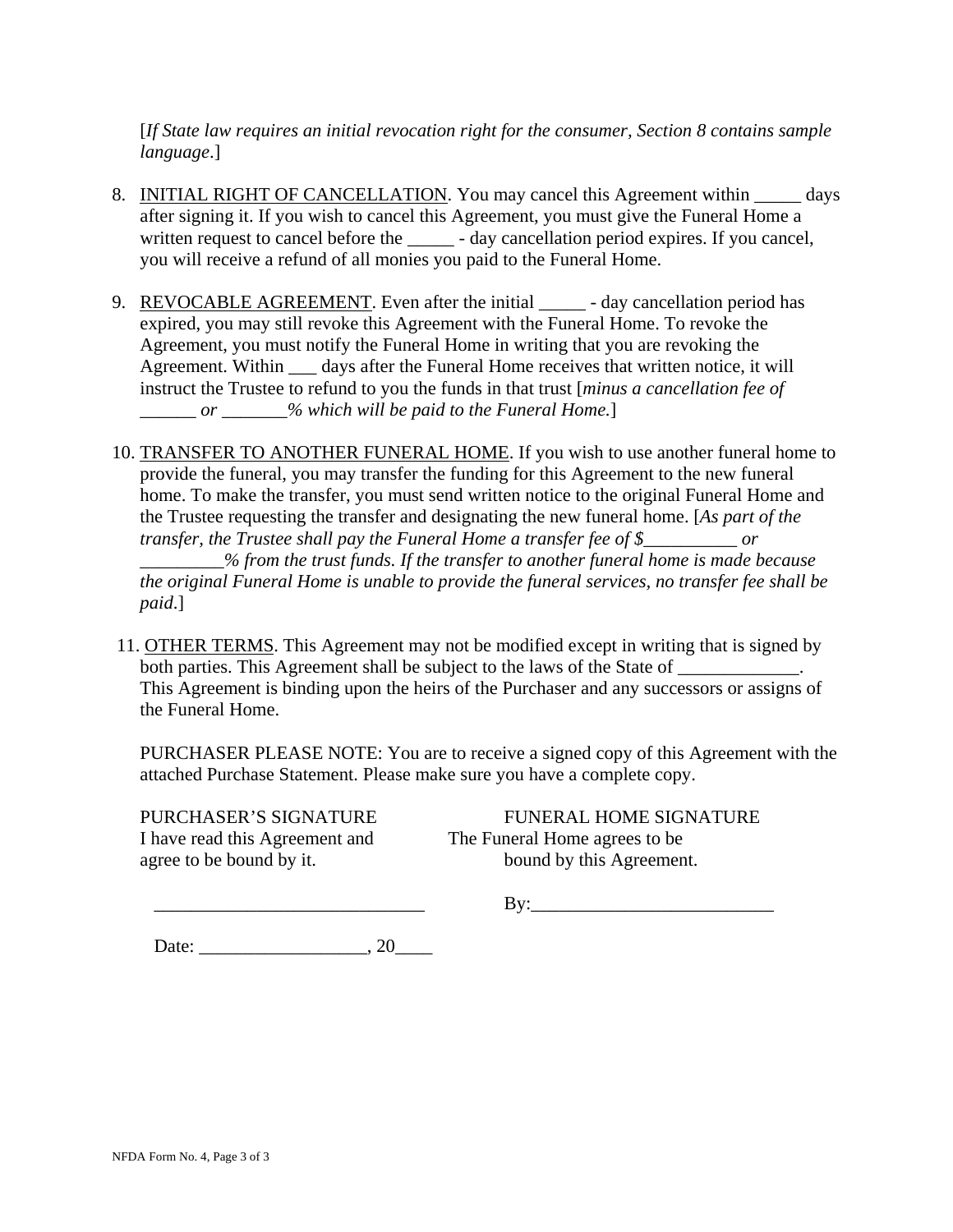## NFDA SAMPLE PRENEED FUNERAL CONTRACT NO. 5 FUNDED BY PURCHASE OF INSURANCE POLICY IRREVOCABLE AND GUARANTEED PRICE

- 1. INTRODUCTION. You, the Purchaser, are pre-paying for the funeral services and merchandise that will be provided by the Funeral Home in the future. This Agreement explains the terms of that purchase. If you have any questions about this purchase, please ask the Funeral Home before you sign the Agreement.
- 2. PARTIES AND DEFINED TERMS. The parties and other defined terms are listed below:

| a) Purchaser                                                                                                                                                                                                                                    | b) Funeral Home                                                                                                                                                                                                                             |
|-------------------------------------------------------------------------------------------------------------------------------------------------------------------------------------------------------------------------------------------------|---------------------------------------------------------------------------------------------------------------------------------------------------------------------------------------------------------------------------------------------|
|                                                                                                                                                                                                                                                 |                                                                                                                                                                                                                                             |
|                                                                                                                                                                                                                                                 |                                                                                                                                                                                                                                             |
|                                                                                                                                                                                                                                                 |                                                                                                                                                                                                                                             |
| Phone No.: $\sqrt{\frac{2}{1-\frac{1}{2}} \cdot \frac{1}{2-\frac{1}{2}} \cdot \frac{1}{2-\frac{1}{2}} \cdot \frac{1}{2-\frac{1}{2}} \cdot \frac{1}{2-\frac{1}{2}}}$                                                                             | Phone No.: $\frac{1}{2}$                                                                                                                                                                                                                    |
| SS No.:                                                                                                                                                                                                                                         |                                                                                                                                                                                                                                             |
|                                                                                                                                                                                                                                                 |                                                                                                                                                                                                                                             |
| c) Beneficiary<br>If you are purchasing the funeral services<br>and merchandise for a person other than<br>yourself, that person is the "Beneficiary."<br>References to the "Purchaser" in the Agree-<br>ment may also include the Beneficiary. | d) Insurance Company<br>The funds you are paying will be used to<br>purchase an Insurance Policy from the<br>Insurance Company listed below. The<br>proceeds of that Insurance Policy will pay<br>for the funeral services and merchandise. |
|                                                                                                                                                                                                                                                 |                                                                                                                                                                                                                                             |
|                                                                                                                                                                                                                                                 |                                                                                                                                                                                                                                             |
| <u> 1989 - Johann Stein, marwolaethau a bhann an t-Amhair an t-Amhair an t-Amhair an t-Amhair an t-Amhair an t-A</u>                                                                                                                            |                                                                                                                                                                                                                                             |
| Phone No.: $\overline{\phantom{a}}$                                                                                                                                                                                                             |                                                                                                                                                                                                                                             |
|                                                                                                                                                                                                                                                 |                                                                                                                                                                                                                                             |
|                                                                                                                                                                                                                                                 |                                                                                                                                                                                                                                             |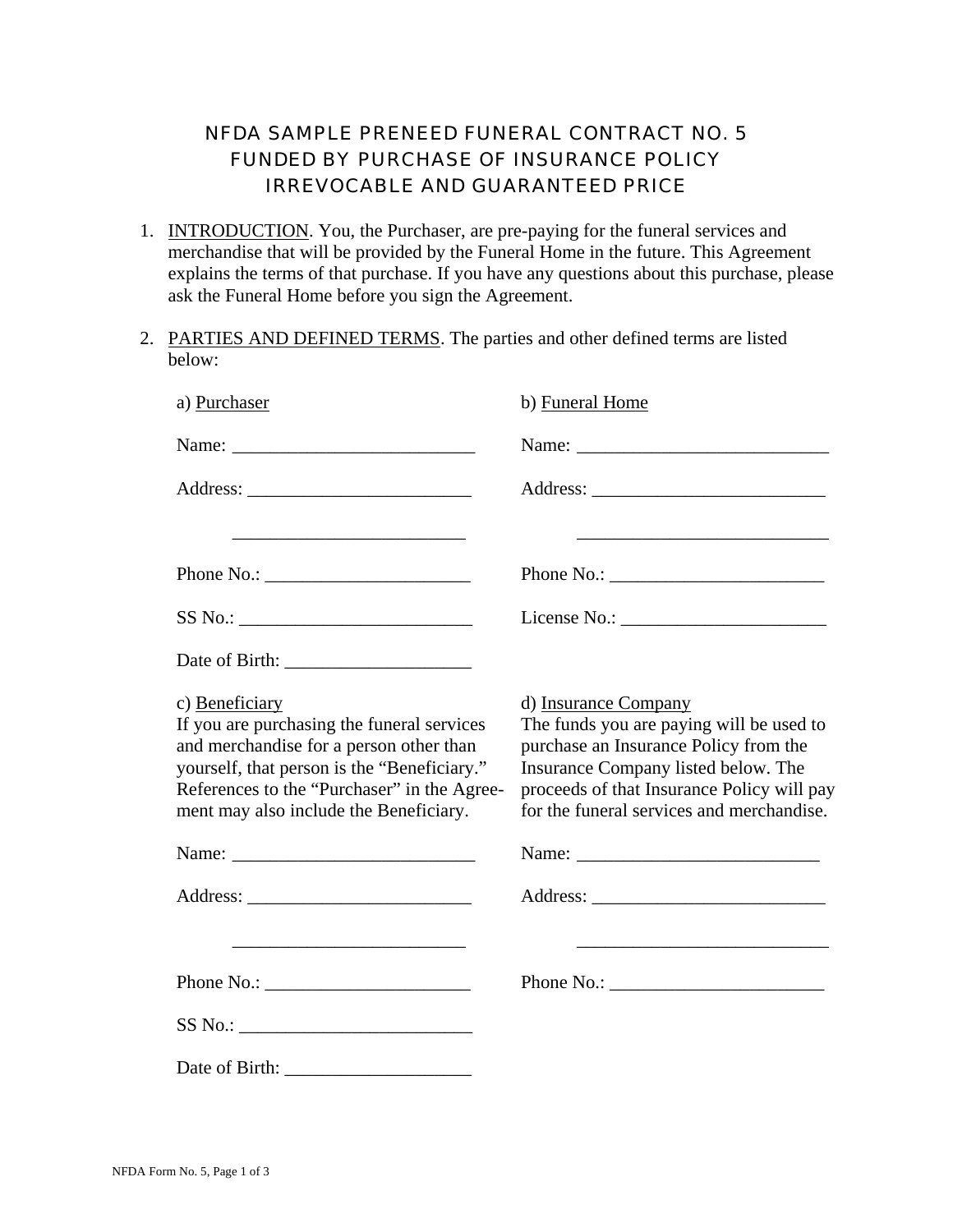- 3. FUNERAL SERVICES AND MERCHANDISE. The funeral services and merchandise you are purchasing from the Funeral Home are listed on the attached Statement of Funeral Goods and Services Selected (the "Purchase Statement"). The Funeral Home will use all reasonable efforts to provide the funeral services and merchandise listed in the Purchase Statement when they are needed. However, since this Agreement is to be carried out in the future, some of the items you have purchased may no longer be available to the Funeral Home. In that case, the Funeral Home agrees to provide similar items of equal or greater quality, value and workmanship in substitution for the unavailable items.
- 4. INSURANCE POLICY. The funds paid by Purchaser shall be used to purchase an Insurance Policy from the Insurance Company on the life of the Purchaser (or if there is a Beneficiary, on the life of the Beneficiary). When the insured dies, the proceeds of the Insurance Policy shall be used to pay the Funeral Home for the funeral services and merchandise listed in the Purchase Statement. A copy of the application for the Insurance Policy is attached to this Agreement.
- 5. COMMISSION. The Funeral Home or its agent is receiving a commission from the Insurance Company on the sale of the Insurance Policy.
- 6. RESTRICTIONS. The Funeral Home agrees not to transfer, assign, cash in, borrow against, or otherwise encumber in any way the Insurance Policy unless authorized to do so under this Agreement.
- 7. TERMINATION BY FUNERAL HOME. If the Insurance Policy is not in force and payable to the Funeral Home at its full face value at the time of the insured's death, the Funeral Home is not required to provide the funeral services and merchandise and may elect to terminate the Agreement without liability.
- 8. GUARANTEED PRICE AGREEMENT. The Funeral Home has agreed to provide the funeral services and merchandise listed on the Purchase Statement (except for any cash advances) in exchange for the proceeds of the Insurance Policy. When the Funeral Home has provided the funeral services and merchandise listed in the Purchase Statement, it shall be paid all of the proceeds of the Insurance Policy by the Insurance Company. However, additional charges may be incurred for unexpected costs such as unanticipated increases in the prices of any cash advance items listed on the Purchase Statement, shipping expenses if the death occurs outside of the Funeral Home's service area, and selection of different funeral services or merchandise by any survivors who have the right to alter funeral arrangements.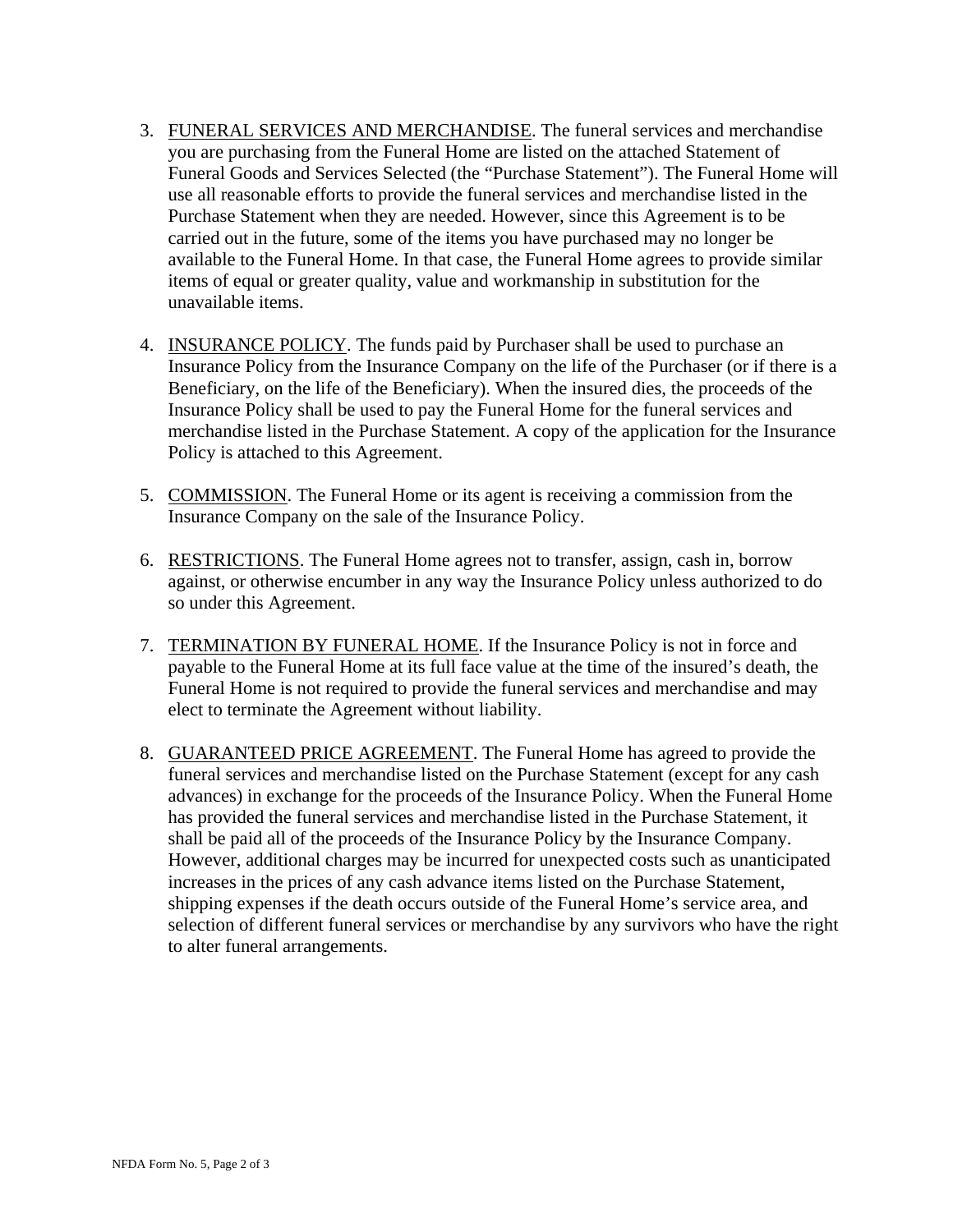[*If State law requires an initial revocation right for the consumer, Section 9 contains sample language*.]

- 9. INITIAL RIGHT OF CANCELLATION. You may cancel this Agreement within days after signing it. If you wish to cancel this Agreement, you must give the Funeral Home a written request to cancel before the \_\_\_\_\_ - day cancellation period expires. If you cancel, you will receive a refund of all monies you paid to the Funeral Home.
- 10. **IRREVOCABLE AGREEMENT.** By placing your initials at the (initials) beginning of this Section 10, you agree that after the initial \_\_\_ - day cancellation period expires, this Agreement may not be cancelled by you. Although you will have the right to transfer the Insurance Policy to another funeral home in accordance with Section 11, you will not be able to cancel the Insurance Policy to obtain its cash surrender value.
- 11. TRANSFER TO ANOTHER FUNERAL HOME. If you wish to use another funeral home to provide the funeral, you may transfer the Insurance Policy to the new funeral home. To make the transfer, you must send written notice to the original Funeral Home and the Insurance Company requesting the transfer and designating the new funeral home.
- 12. OTHER TERMS. This Agreement may not be modified except in writing that is signed by both parties. This Agreement shall be subject to the laws of the State of  $\Box$ This Agreement is binding upon the heirs of the Purchaser and any successors or assigns of the Funeral Home.

PURCHASER PLEASE NOTE: You are to receive a signed copy of this Agreement with the attached Purchase Statement. Please make sure you have a complete copy.

I have read this Agreement and The Funeral Home agrees to be agree to be bound by it. bound by this Agreement.

PURCHASER'S SIGNATURE FUNERAL HOME SIGNATURE

\_\_\_\_\_\_\_\_\_\_\_\_\_\_\_\_\_\_\_\_\_\_\_\_\_\_\_\_\_ By:\_\_\_\_\_\_\_\_\_\_\_\_\_\_\_\_\_\_\_\_\_\_\_\_\_\_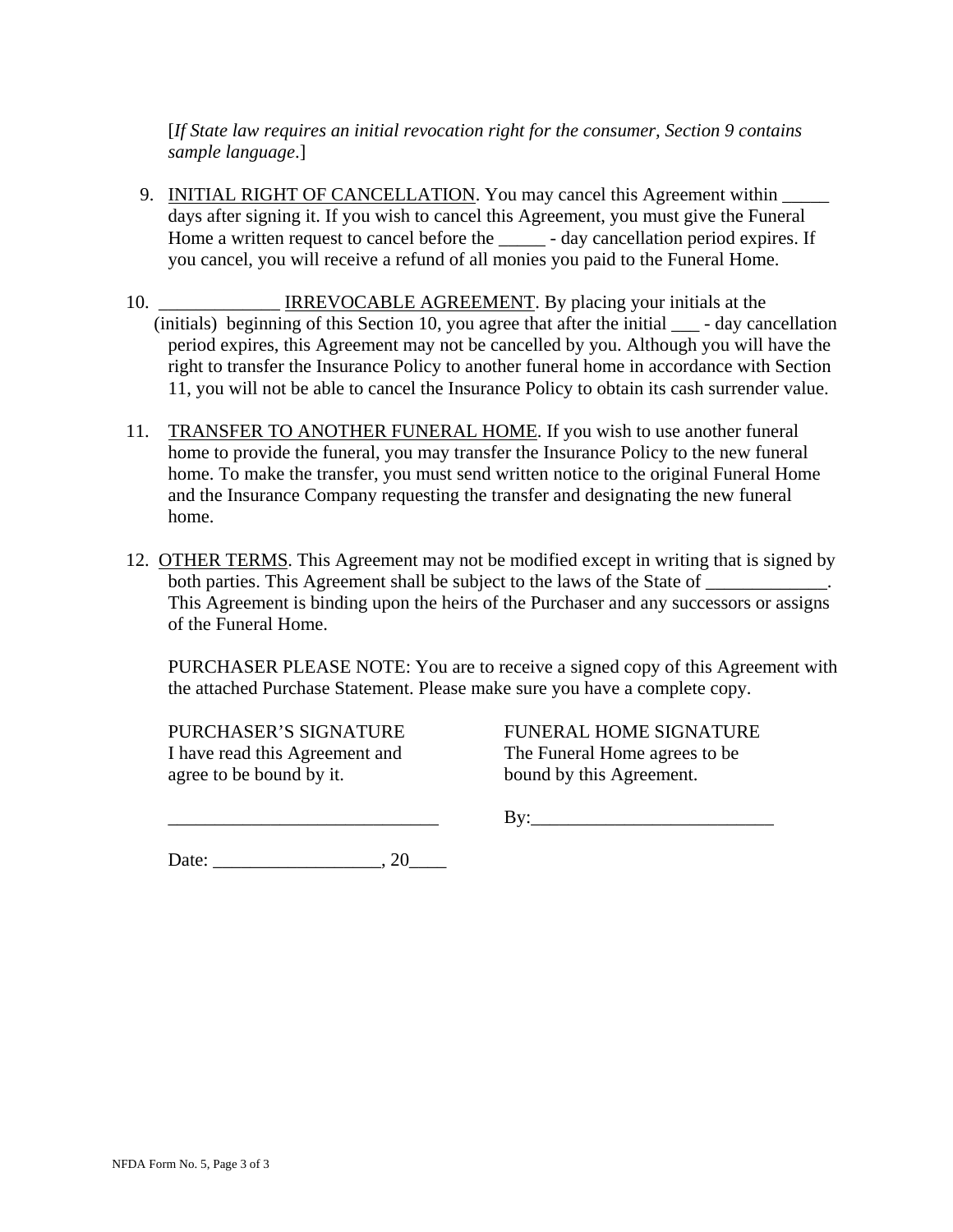## NFDA SAMPLE PRENEED FUNERAL CONTRACT NO. 6 FUNDED BY PURCHASE OF INSURANCE POLICY IRREVOCABLE AND NON-GUARANTEED PRICE

- 1. INTRODUCTION. You, the Purchaser, are selecting the funeral services and merchandise that will be provided by the Funeral Home in the future. This Agreement explains the terms of that purchase. If you have any questions about this purchase, please ask the Funeral Home before you sign the Agreement.
- 2. PARTIES AND DEFINED TERMS. The parties and other defined terms are listed below:

| a) Purchaser                                                                                                                                                                                                                                   | b) Funeral Home                                                                                                                                                                                                                             |
|------------------------------------------------------------------------------------------------------------------------------------------------------------------------------------------------------------------------------------------------|---------------------------------------------------------------------------------------------------------------------------------------------------------------------------------------------------------------------------------------------|
|                                                                                                                                                                                                                                                |                                                                                                                                                                                                                                             |
|                                                                                                                                                                                                                                                |                                                                                                                                                                                                                                             |
| <u> 1989 - Johann John Stone, markin film yn y brening yn y brening yn y brening yn y brening yn y brening y bre</u>                                                                                                                           | <u> 1989 - Johann Harry Harry Harry Harry Harry Harry Harry Harry Harry Harry Harry Harry Harry Harry Harry Harry</u>                                                                                                                       |
| Phone No.:                                                                                                                                                                                                                                     |                                                                                                                                                                                                                                             |
| SS No.:                                                                                                                                                                                                                                        |                                                                                                                                                                                                                                             |
|                                                                                                                                                                                                                                                |                                                                                                                                                                                                                                             |
| c) Beneficiary<br>If you are selecting the funeral services and<br>merchandise for a person other than<br>yourself, that person is the "Beneficiary."<br>References to the "Purchaser" in the Agree-<br>ment may also include the Beneficiary. | d) Insurance Company<br>The funds you are paying will be used to<br>purchase an Insurance Policy from the<br>Insurance Company listed below. The<br>proceeds of that Insurance Policy will pay<br>for the funeral services and merchandise. |
|                                                                                                                                                                                                                                                |                                                                                                                                                                                                                                             |
|                                                                                                                                                                                                                                                |                                                                                                                                                                                                                                             |
|                                                                                                                                                                                                                                                |                                                                                                                                                                                                                                             |
|                                                                                                                                                                                                                                                |                                                                                                                                                                                                                                             |
|                                                                                                                                                                                                                                                |                                                                                                                                                                                                                                             |
|                                                                                                                                                                                                                                                |                                                                                                                                                                                                                                             |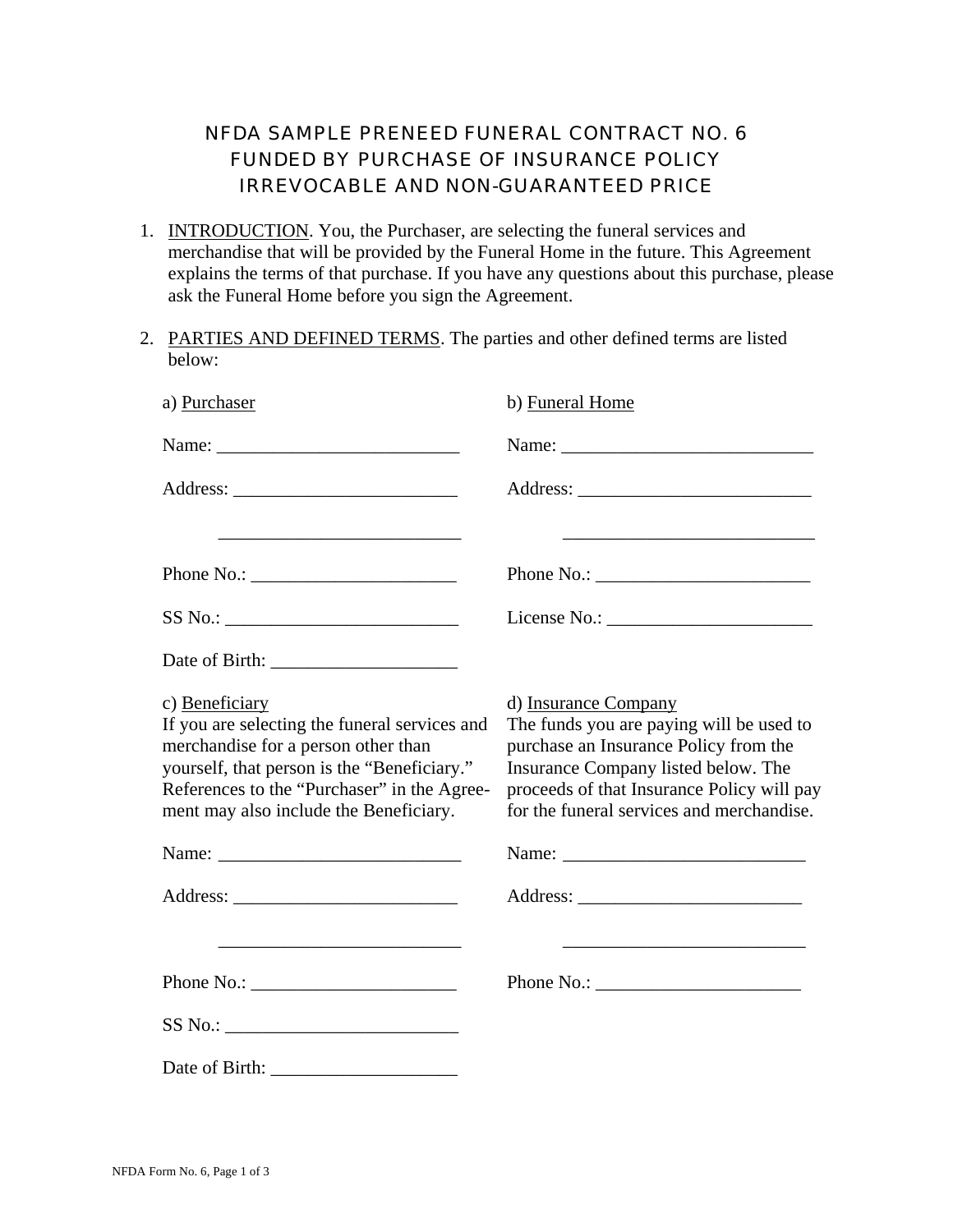- 3. FUNERAL SERVICES AND MERCHANDISE. The funeral services and merchandise you are purchasing from the Funeral Home are listed on the attached Statement of Funeral Goods and Services Selected (the "Purchase Statement"). The Funeral Home will use all reasonable efforts to provide the funeral services and merchandise listed in the Purchase Statement when they are needed. However, since this Agreement is to be carried out in the future, some of the items you have purchased may no longer be available to the Funeral Home. In that case, the Funeral Home agrees to provide similar items of equal or greater quality, value and workmanship in substitution for the unavailable items.
- 4. INSURANCE POLICY. The funds paid by Purchaser shall be used to purchase an Insurance Policy from the Insurance Company on the life of the Purchaser (or if there is a Beneficiary, on the life of the Beneficiary). When the insured dies, the proceeds of the Insurance Policy shall be applied toward the payment of the funeral services and merchandise listed in the Purchase Statement. A copy of the application for the Insurance Policy is attached to this Agreement.
- 5. COMMISSION. The Funeral Home or its agent is receiving a commission from the Insurance Company on the sale of the Insurance Policy.
- 6. RESTRICTIONS. The Funeral Home agrees not to transfer, assign, cash in, borrow against, or otherwise encumber in any way the Insurance Policy unless authorized to do so under this Agreement.
- 7. TERMINATION BY FUNERAL HOME. If the Insurance Policy is not in force and payable to the Funeral Home at its full face value at the time of the insured's death, the Funeral Home is not required to provide the funeral services and merchandise and may elect to terminate the Agreement without liability.
- 8. NON-GUARANTEED PRICE AGREEMENT. The Funeral Home is not guaranteeing the prices of the funeral services and merchandise listed on the Purchase Statement. The actual prices of those items will be established from the Funeral Home's price lists when the insured dies and the funeral services and merchandise are supplied. The Funeral Home will apply all proceeds from the Insurance Policy it receives from the Insurance Company toward the total price of the funeral services and merchandise provided by the Funeral Home. If the total price is less than the proceeds of the Insurance Policy, any surplus will be paid to the alternate beneficiary of the Insurance Policy or the estate. If the price is more than the proceeds of the Insurance Policy, then the estate or the survivors must either make acceptable arrangements to pay the shortfall or select less expensive funeral services and merchandise.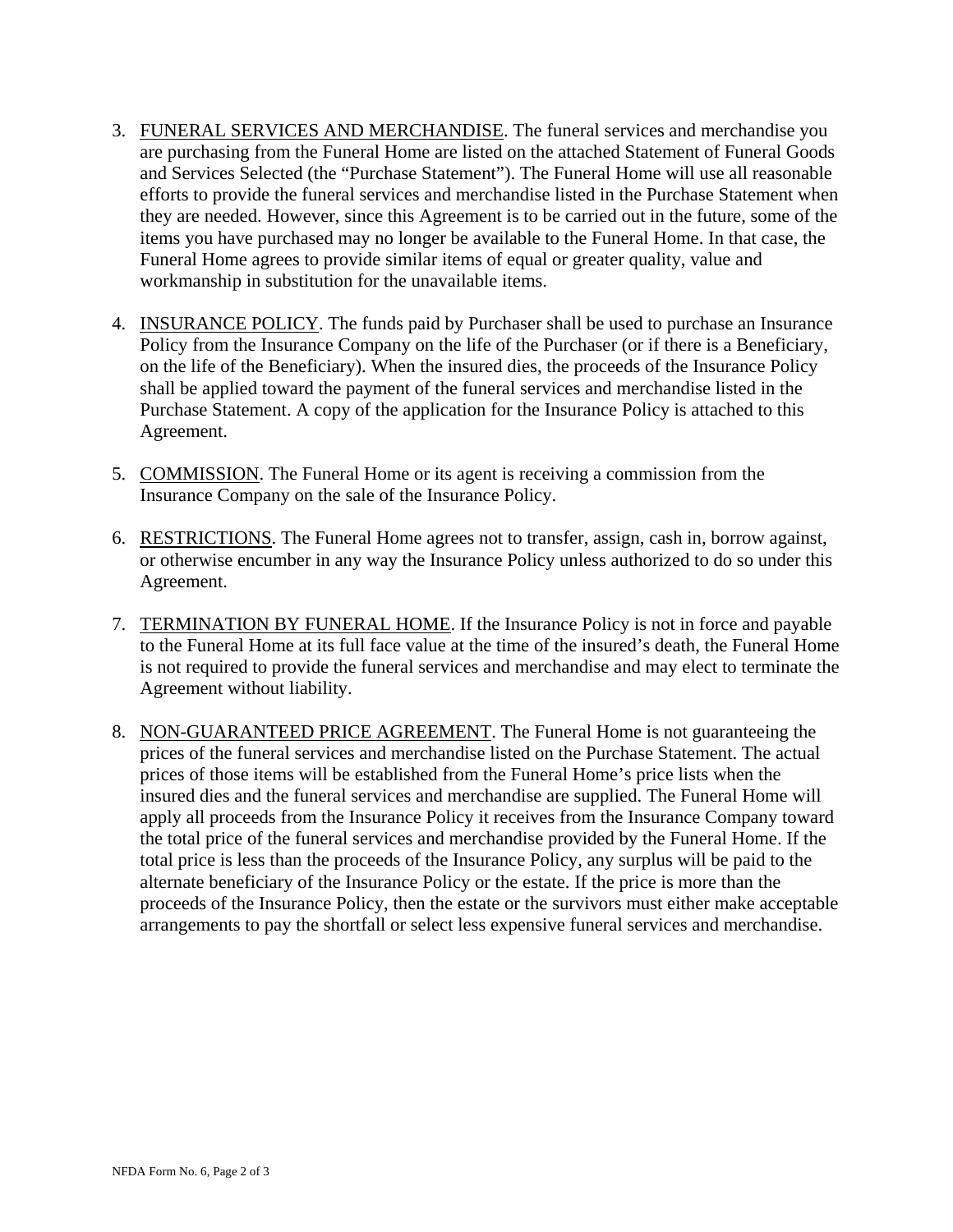[*If State law requires an initial revocation right for the consumer, Section 9 contains sample language*.]

- 9. INITIAL RIGHT OF CANCELLATION. You may cancel this Agreement within \_\_\_\_\_\_ days after signing it. If you wish to cancel this Agreement, you must give the Funeral Home a written request to cancel before the \_\_\_\_\_\_ - day cancellation period expires. If you cancel, you will receive a refund of all monies you paid to the Funeral Home.
- 10. **IRREVOCABLE AGREEMENT.** By placing your initials at the (initials) beginning of this Section 10, you agree that after the initial \_\_\_ - day cancellation period expires, this Agreement may not be cancelled by you. Although you will have the right to transfer the Insurance Policy to another funeral home in accordance with Section 11, you will not be able to cancel the Insurance Policy to obtain its cash surrender value.
- 11. TRANSFER TO ANOTHER FUNERAL HOME. If you wish to use another funeral home to provide the funeral, you may transfer the Insurance Policy to the new funeral home. To make the transfer, you must send written notice to the original Funeral Home and the Insurance Company requesting the transfer and designating the new funeral home.
- 12. OTHER TERMS. This Agreement may not be modified except in writing that is signed by both parties. This Agreement shall be subject to the laws of the State of \_\_\_\_\_\_\_\_\_\_\_. This Agreement is binding upon the heirs of the Purchaser and any successors or assigns of the Funeral Home.

PURCHASER PLEASE NOTE: You are to receive a signed copy of this Agreement with the attached Purchase Statement. Please make sure you have a complete copy.

I have read this Agreement and The Funeral Home agrees to be agree to be bound by it. bound by this Agreement.

PURCHASER'S SIGNATURE FUNERAL HOME SIGNATURE

 $\mathbf{By:}$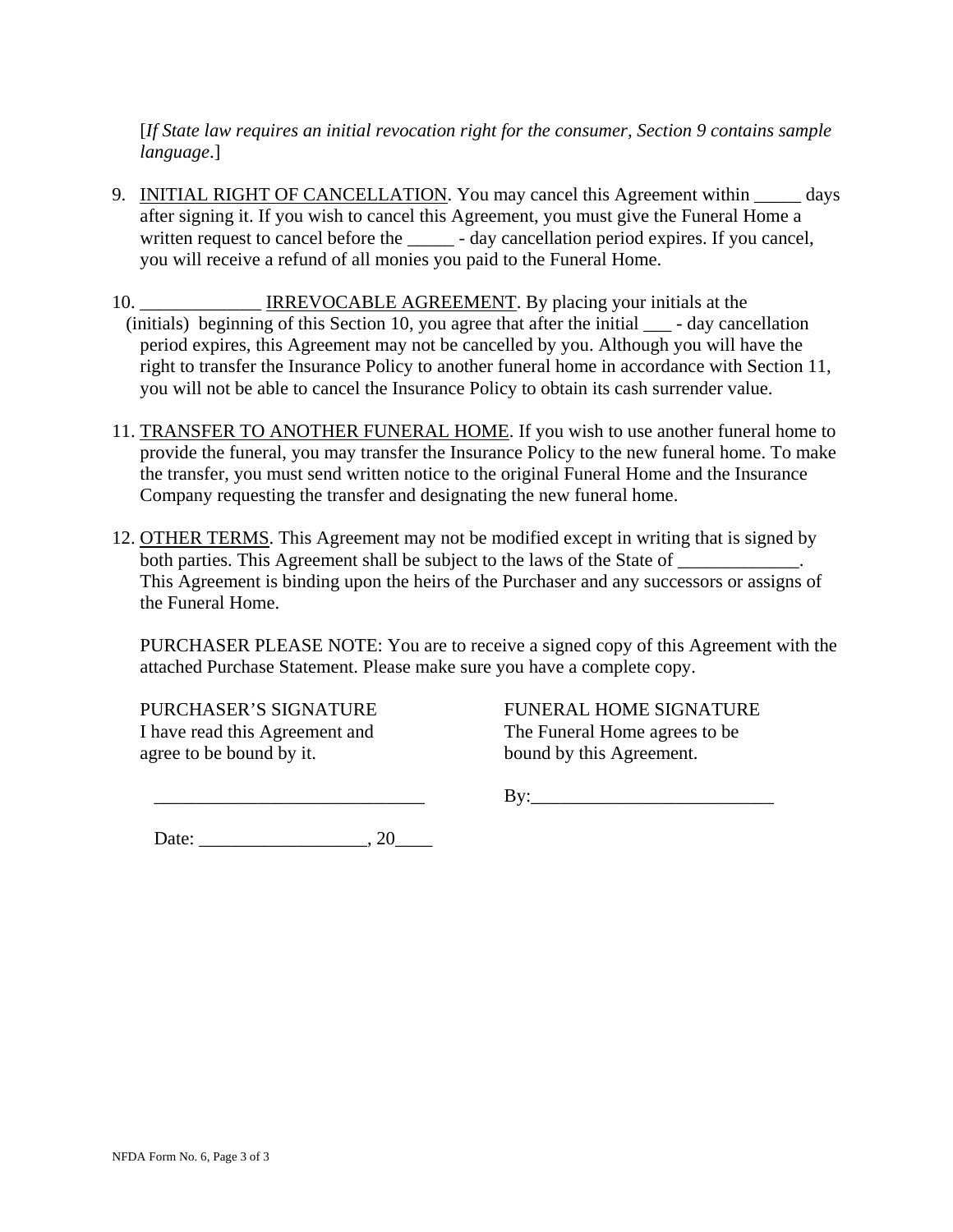## NFDA SAMPLE PRENEED FUNERAL CONTRACT NO. 7 FUNDED BY PURCHASE OF INSURANCE POLICY REVOCABLE AND GUARANTEED PRICE

- 1. INTRODUCTION. You, the Purchaser, are pre-paying for the funeral services and merchandise that will be provided by the Funeral Home in the future. This Agreement explains the terms of that purchase. If you have any questions about this purchase, please ask the Funeral Home before you sign the Agreement.
- 2. PARTIES AND DEFINED TERMS. The parties and other defined terms are listed below:

| a) Purchaser                                                                                                                                                                                                                                                                                                                                                                                                                                     | b) Funeral Home                                                                                                                                                                                                                             |
|--------------------------------------------------------------------------------------------------------------------------------------------------------------------------------------------------------------------------------------------------------------------------------------------------------------------------------------------------------------------------------------------------------------------------------------------------|---------------------------------------------------------------------------------------------------------------------------------------------------------------------------------------------------------------------------------------------|
|                                                                                                                                                                                                                                                                                                                                                                                                                                                  |                                                                                                                                                                                                                                             |
|                                                                                                                                                                                                                                                                                                                                                                                                                                                  |                                                                                                                                                                                                                                             |
|                                                                                                                                                                                                                                                                                                                                                                                                                                                  |                                                                                                                                                                                                                                             |
| Phone No.: $\_$                                                                                                                                                                                                                                                                                                                                                                                                                                  | Phone No.: $\overline{\phantom{a}}$                                                                                                                                                                                                         |
| SS No.:                                                                                                                                                                                                                                                                                                                                                                                                                                          |                                                                                                                                                                                                                                             |
|                                                                                                                                                                                                                                                                                                                                                                                                                                                  |                                                                                                                                                                                                                                             |
| c) Beneficiary<br>If you are purchasing the funeral services<br>and merchandise for a person other than<br>yourself, that person is the "Beneficiary."<br>References to the "Purchaser" in the Agree-<br>ment may also include the Beneficiary.                                                                                                                                                                                                  | d) Insurance Company<br>The funds you are paying will be used to<br>purchase an Insurance Policy from the<br>Insurance Company listed below. The<br>proceeds of that Insurance Policy will pay<br>for the funeral services and merchandise. |
|                                                                                                                                                                                                                                                                                                                                                                                                                                                  |                                                                                                                                                                                                                                             |
|                                                                                                                                                                                                                                                                                                                                                                                                                                                  |                                                                                                                                                                                                                                             |
|                                                                                                                                                                                                                                                                                                                                                                                                                                                  |                                                                                                                                                                                                                                             |
| Phone No.: $\frac{1}{\sqrt{1-\frac{1}{2}}}\left\{ \frac{1}{2} + \frac{1}{2} + \frac{1}{2} + \frac{1}{2} + \frac{1}{2} + \frac{1}{2} + \frac{1}{2} + \frac{1}{2} + \frac{1}{2} + \frac{1}{2} + \frac{1}{2} + \frac{1}{2} + \frac{1}{2} + \frac{1}{2} + \frac{1}{2} + \frac{1}{2} + \frac{1}{2} + \frac{1}{2} + \frac{1}{2} + \frac{1}{2} + \frac{1}{2} + \frac{1}{2} + \frac{1}{2} + \frac{1}{$                                                   | Phone No.: $\qquad \qquad$                                                                                                                                                                                                                  |
| $SS No.: \begin{tabular}{ c c c } \hline \multicolumn{3}{ c }{\textbf{S}} & & & \multicolumn{3}{ c }{\textbf{S}} & & \multicolumn{3}{ c }{\textbf{S}} & & \multicolumn{3}{ c }{\textbf{S}} & & \multicolumn{3}{ c }{\textbf{S}} & & \multicolumn{3}{ c }{\textbf{S}} & & \multicolumn{3}{ c }{\textbf{S}} & & \multicolumn{3}{ c }{\textbf{S}} & & \multicolumn{3}{ c }{\textbf{S}} & & \multicolumn{3}{ c }{\textbf{S}} & & \multicolumn{3}{ c$ |                                                                                                                                                                                                                                             |
|                                                                                                                                                                                                                                                                                                                                                                                                                                                  |                                                                                                                                                                                                                                             |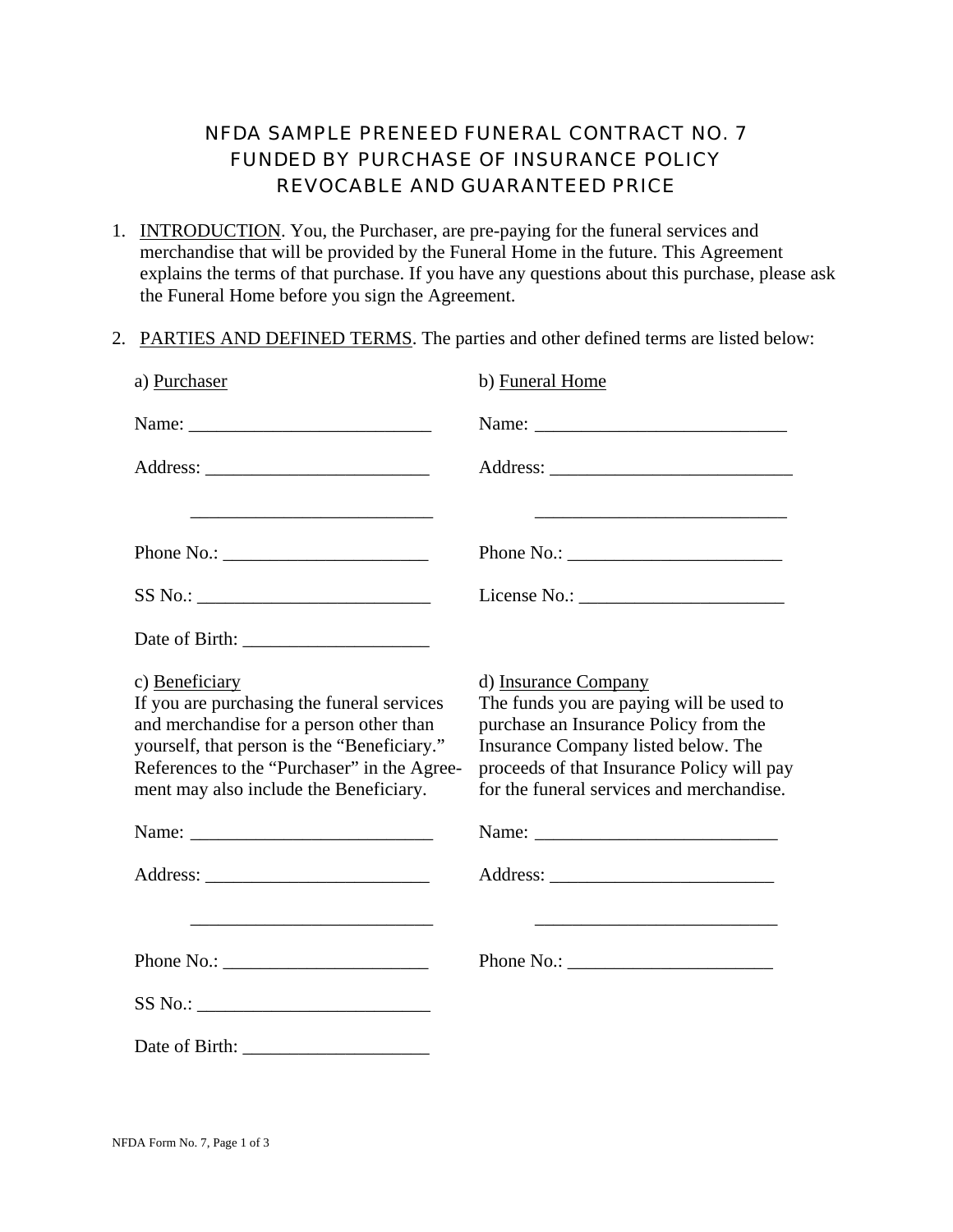- 3. FUNERAL SERVICES AND MERCHANDISE. The funeral services and merchandise you are purchasing from the Funeral Home are listed on the attached Statement of Funeral Goods and Services Selected (the "Purchase Statement"). The Funeral Home will use all reasonable efforts to provide the funeral services and merchandise listed in the Purchase Statement when they are needed. However, since this Agreement is to be carried out in the future, some of the items you have purchased may no longer be available to the Funeral Home. In that case, the Funeral Home agrees to provide similar items of equal or greater quality, value and workmanship in substitution for the unavailable items.
- 4. INSURANCE POLICY. The funds paid by Purchaser shall be used to purchase an Insurance Policy from the Insurance Company on the life of the Purchaser (or if there is a Beneficiary, on the life of the Beneficiary). When the insured dies, the proceeds of the Insurance Policy shall be used to pay the Funeral Home for the funeral services and merchandise listed in the Purchase Statement. A copy of the application for the Insurance Policy is attached to this Agreement.
- 5. COMMISSION. The Funeral Home or its agent is receiving a commission from the Insurance Company on the sale of the Insurance Policy.
- 6. RESTRICTIONS. The Funeral Home agrees not to transfer, assign, cash in, borrow against, or otherwise encumber in any way the Insurance Policy unless authorized to do so under this Agreement.
- 7. TERMINATION BY FUNERAL HOME. If the Insurance Policy is not in force and payable to the Funeral Home at its full face value at the time of the insured's death, the Funeral Home is not required to provide the funeral services and merchandise and may elect to terminate the Agreement without liability.
- 8. GUARANTEED PRICE AGREEMENT. The Funeral Home has agreed to provide the funeral services and merchandise listed on the Purchase Statement (except for any cash advances) in exchange for the proceeds of the Insurance Policy. When the Funeral Home has provided the funeral services and merchandise listed in the Purchase Statement, it shall be paid all of the proceeds of the Insurance Policy by the Insurance Company. However, additional charges may be incurred for unexpected costs such as unanticipated increases in the prices of any cash advance items listed on the Purchase Statement, shipping expenses if the death occurs outside of the Funeral Home's service area, and selection of different funeral services or merchandise by any survivors who have the right to alter funeral arrangements.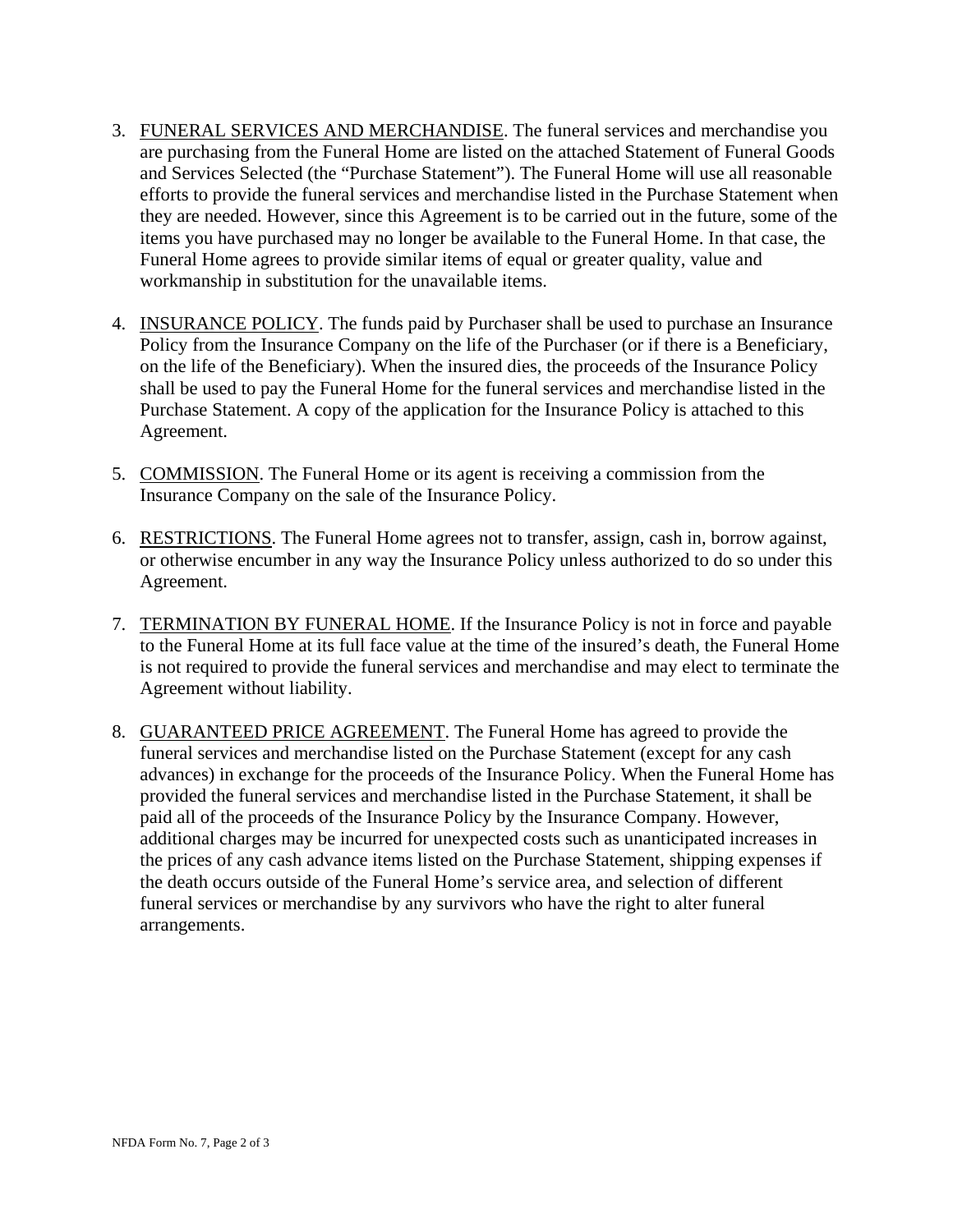[*If State law requires an initial revocation right for the consumer, Section 9 contains sample language*.]

- 9. INITIAL RIGHT OF CANCELLATION. You may cancel this Agreement within \_\_\_\_\_\_ days after signing it. If you wish to cancel this Agreement, you must give the Funeral Home a written request to cancel before the \_\_\_\_\_\_ - day cancellation period expires. If you cancel, you will receive a refund of all monies you paid to the Funeral Home.
- 10. REVOCABLE AGREEMENT. Even after the initial \_\_\_-day cancellation period has expired, you may still revoke this Agreement with the Funeral Home. To revoke the Agreement, you must notify the Funeral Home in writing that you are revoking the Agreement. If you also revoke the Insurance Policy, you will be entitled only to the cash value of the Insurance Policy which may be substantially less than the amount paid to purchase the Insurance Policy.
- 11. TRANSFER TO ANOTHER FUNERAL HOME. If you wish to use another funeral home to provide the funeral, you may transfer the Insurance Policy to the new funeral home. To make the transfer, you must send written notice to the original Funeral Home and the Insurance Company requesting the transfer and designating the new funeral home.
- 12. OTHER TERMS. This Agreement may not be modified except in writing that is signed by both parties. This Agreement shall be subject to the laws of the State of  $\Box$ This Agreement is binding upon the heirs of the Purchaser and any successors or assigns of the Funeral Home.

PURCHASER PLEASE NOTE: You are to receive a signed copy of this Agreement with the attached Purchase Statement. Please make sure you have a complete copy.

PURCHASER'S SIGNATURE FUNERAL HOME SIGNATURE I have read this Agreement and The Funeral Home agrees to be agree to be bound by it. bound by this Agreement.

\_\_\_\_\_\_\_\_\_\_\_\_\_\_\_\_\_\_\_\_\_\_\_\_\_\_\_\_\_ By:\_\_\_\_\_\_\_\_\_\_\_\_\_\_\_\_\_\_\_\_\_\_\_\_\_\_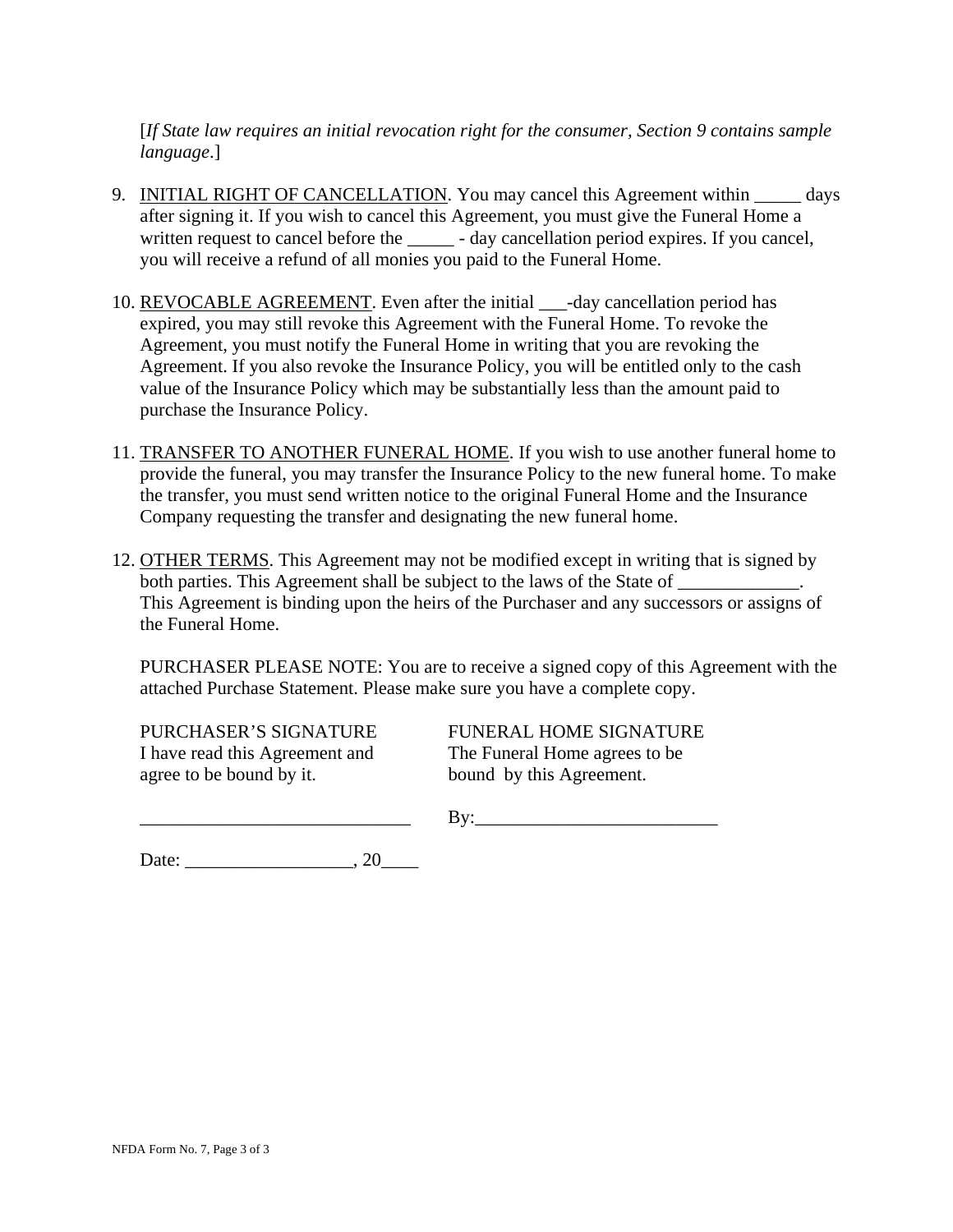## NFDA SAMPLE PRENEED FUNERAL CONTRACT NO. 8 FUNDED BY PURCHASE OF INSURANCE POLICY REVOCABLE AND NON-GUARANTEED PRICE

- 1. INTRODUCTION. You, the Purchaser, are selecting the funeral services and merchandise that will be provided by the Funeral Home in the future. This Agreement explains the terms of that purchase. If you have any questions about this purchase, please ask the Funeral Home before you sign the Agreement.
- 2. PARTIES AND DEFINED TERMS. The parties and other defined terms are listed below:

| a) Purchaser                                                                                                                                                                                                                                   | b) Funeral Home                                                                                                                                                                                                                             |
|------------------------------------------------------------------------------------------------------------------------------------------------------------------------------------------------------------------------------------------------|---------------------------------------------------------------------------------------------------------------------------------------------------------------------------------------------------------------------------------------------|
|                                                                                                                                                                                                                                                |                                                                                                                                                                                                                                             |
|                                                                                                                                                                                                                                                |                                                                                                                                                                                                                                             |
|                                                                                                                                                                                                                                                |                                                                                                                                                                                                                                             |
| Phone No.: $\sqrt{\frac{2}{1-\frac{1}{2}} \cdot \frac{1}{2}}$                                                                                                                                                                                  |                                                                                                                                                                                                                                             |
| SS No.:                                                                                                                                                                                                                                        |                                                                                                                                                                                                                                             |
|                                                                                                                                                                                                                                                |                                                                                                                                                                                                                                             |
| c) Beneficiary<br>If you are selecting the funeral services and<br>merchandise for a person other than<br>yourself, that person is the "Beneficiary."<br>References to the "Purchaser" in the Agree-<br>ment may also include the Beneficiary. | d) Insurance Company<br>The funds you are paying will be used to<br>purchase an Insurance Policy from the<br>Insurance Company listed below. The<br>proceeds of that Insurance Policy will pay<br>for the funeral services and merchandise. |
|                                                                                                                                                                                                                                                |                                                                                                                                                                                                                                             |
|                                                                                                                                                                                                                                                |                                                                                                                                                                                                                                             |
| <u> 1989 - Johann John Stone, mars et al. (</u>                                                                                                                                                                                                | <u> 1980 - Johann Barn, mars an t-Amerikaansk politiker (</u>                                                                                                                                                                               |
| Phone No.: $\qquad \qquad$                                                                                                                                                                                                                     | Phone No.: $\sqrt{\frac{2}{1-\frac{1}{2}} \cdot \frac{1}{2-\frac{1}{2}} \cdot \frac{1}{2-\frac{1}{2}} \cdot \frac{1}{2-\frac{1}{2}} \cdot \frac{1}{2-\frac{1}{2}}}$                                                                         |
|                                                                                                                                                                                                                                                |                                                                                                                                                                                                                                             |
|                                                                                                                                                                                                                                                |                                                                                                                                                                                                                                             |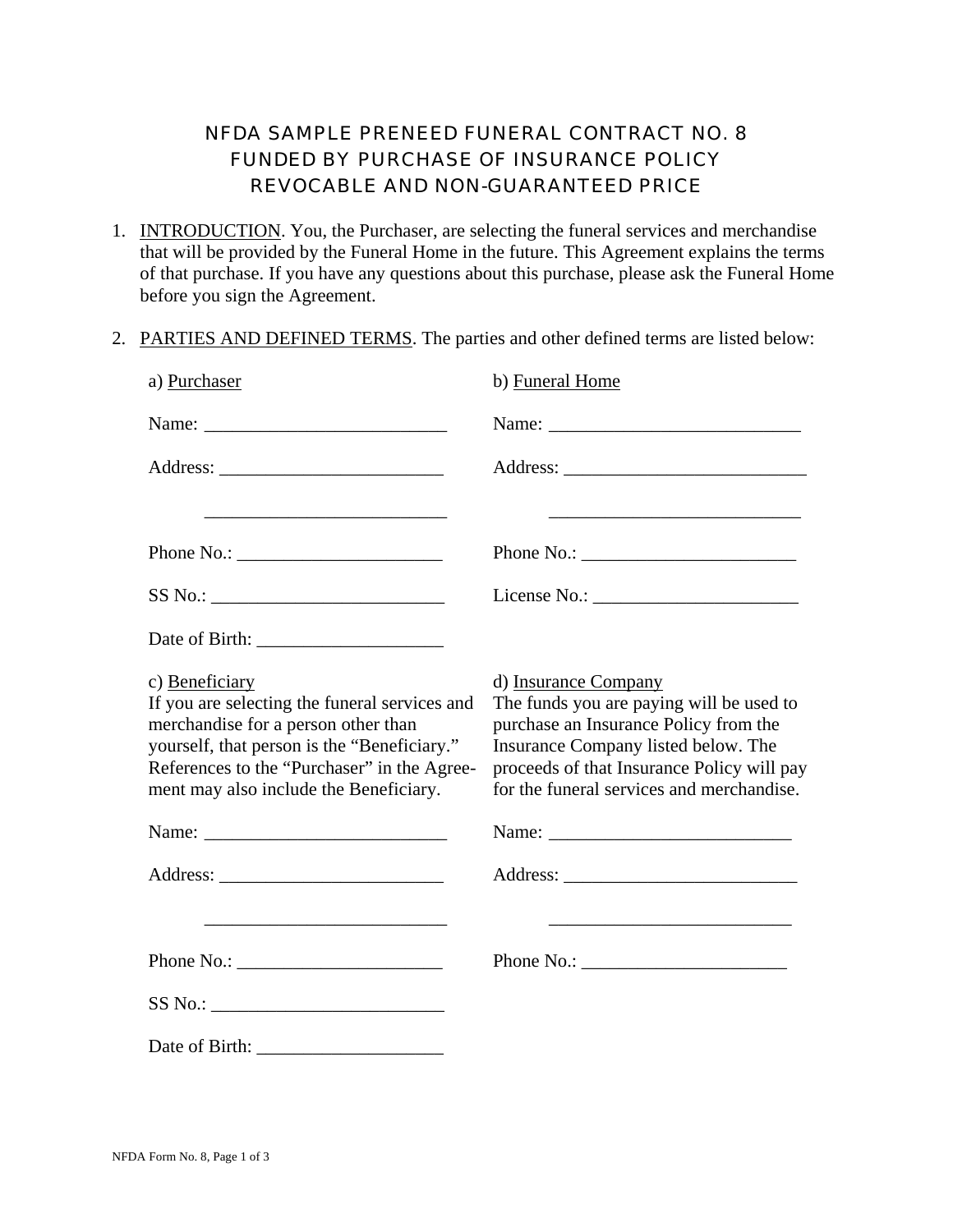- 3. FUNERAL SERVICES AND MERCHANDISE. The funeral services and merchandise you are purchasing from the Funeral Home are listed on the attached Statement of Funeral Goods and Services Selected (the "Purchase Statement"). The Funeral Home will use all reasonable efforts to provide the funeral services and merchandise listed in the Purchase Statement when they are needed. However, since this Agreement is to be carried out in the future, some of the items you have purchased may no longer be available to the Funeral Home. In that case, the Funeral Home agrees to provide similar items of equal or greater quality, value and workmanship in substitution for the unavailable items.
- 4. INSURANCE POLICY. The funds paid by Purchaser shall be used to purchase an Insurance Policy from the Insurance Company on the life of the Purchaser (or if there is a Beneficiary, on the life of the Beneficiary). When the insured dies, the proceeds of the Insurance Policy shall be applied toward the payment of the funeral services and merchandise listed in the Purchase Statement. A copy of the application for the Insurance Policy is attached to this Agreement.
- 5. COMMISSION. The Funeral Home or its agent is receiving a commission from the Insurance Company on the sale of the Insurance Policy.
- 6. RESTRICTIONS. The Funeral Home agrees not to transfer, assign, cash in, borrow against, or otherwise encumber in any way the Insurance Policy unless authorized to do so under this Agreement.
- 7. TERMINATION BY FUNERAL HOME. If the Insurance Policy is not in force and payable to the Funeral Home at its full face value at the time of the insured's death, the Funeral Home is not required to provide the funeral services and merchandise and may elect to terminate the Agreement without liability.
- 8. NON-GUARANTEED PRICE AGREEMENT. The Funeral Home is not guaranteeing the prices of the funeral services and merchandise listed on the Purchase Statement. The actual prices of those items will be established from the Funeral Home's price lists when the insured dies and the funeral services and merchandise are supplied. The Funeral Home will apply all proceeds from the Insurance Policy it receives from the Insurance Company toward the total price of the funeral services and merchandise provided by the Funeral Home. If the total price is less than the proceeds of the Insurance Policy, any surplus will be paid to the alternate beneficiary of the Insurance Policy or the estate. If the price is more than the proceeds of the Insurance Policy, then the estate or the survivors must either make acceptable arrangements to pay the shortfall or select less expensive funeral services and merchandise.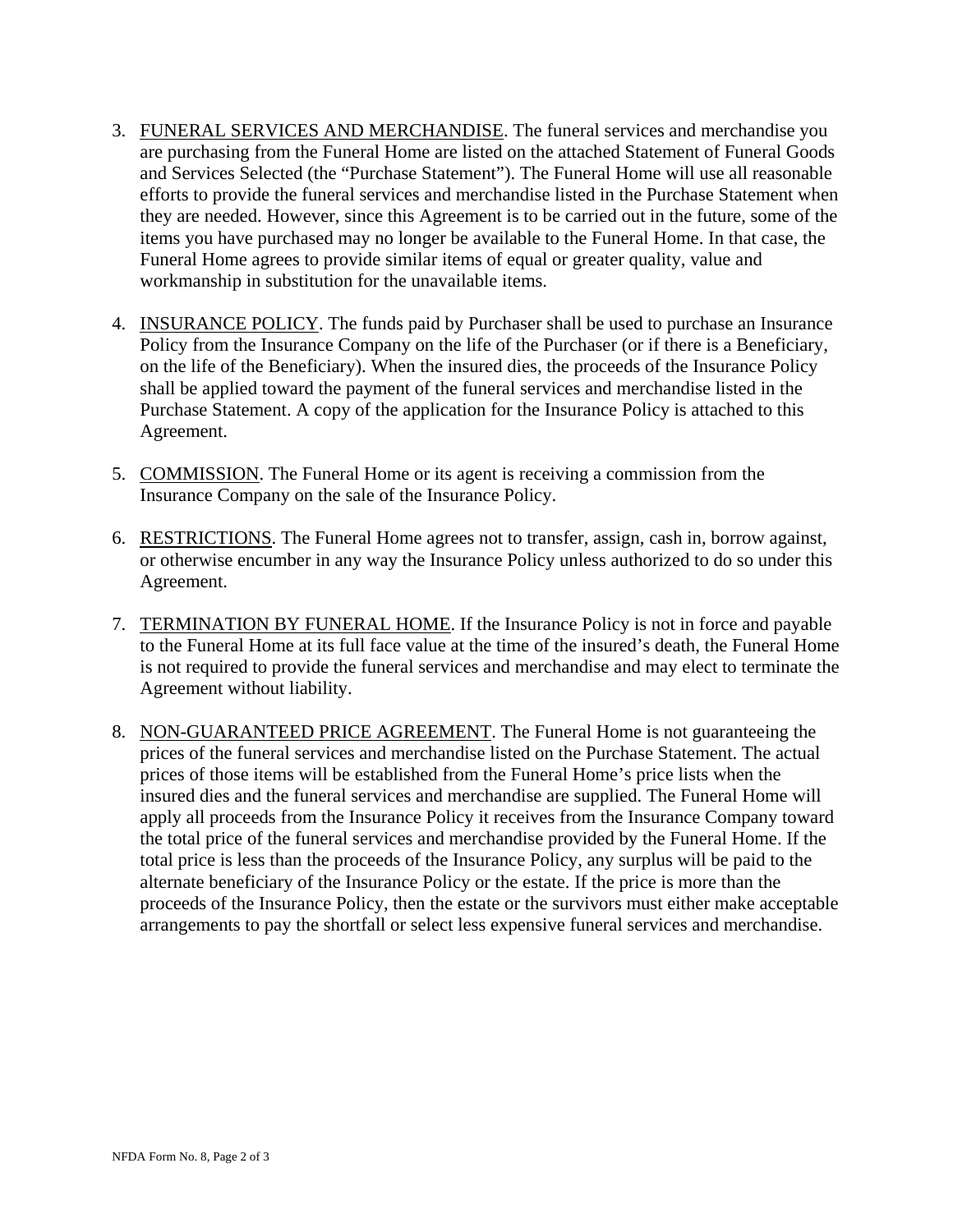[*If State law requires an initial revocation right for the consumer, Section 9 contains sample language*.]

- 9. INITIAL RIGHT OF CANCELLATION. You may cancel this Agreement within \_\_\_\_\_\_ days after signing it. If you wish to cancel this Agreement, you must give the Funeral Home a written request to cancel before the \_\_\_\_\_\_ - day cancellation period expires. If you cancel, you will receive a refund of all monies you paid to the Funeral Home.
- 10. REVOCABLE AGREEMENT. Even that after the initial \_\_\_\_\_ day cancellation period has expired, you may still revoke this Agreement with the Funeral Home. To revoke this Agreement, you must notify the Funeral Home in writing that you are revoking the Agreement. If you also revoke the Insurance Policy, you will be entitled only to the cash value of the Insurance Policy which may be substantially less than the amount you paid to purchase the Insurance Policy.
- 11. TRANSFER TO ANOTHER FUNERAL HOME. If you wish to use another funeral home to provide the funeral, you may transfer the Insurance Policy to the new funeral home. To make the transfer, you must send written notice to the original Funeral Home and the Insurance Company requesting the transfer and designating the new funeral home.
- 12. OTHER TERMS. This Agreement may not be modified except in writing that is signed by both parties. This Agreement shall be subject to the laws of the State of This Agreement is binding upon the heirs of the Purchaser and any successors or assigns of the Funeral Home.

PURCHASER PLEASE NOTE: You are to receive a signed copy of this Agreement with the attached Purchase Statement. Please make sure you have a complete copy.

I have read this Agreement and The Funeral Home agrees to be agree to be bound by it. bound by this Agreement.

PURCHASER'S SIGNATURE FUNERAL HOME SIGNATURE

 $\rm\,By:\,$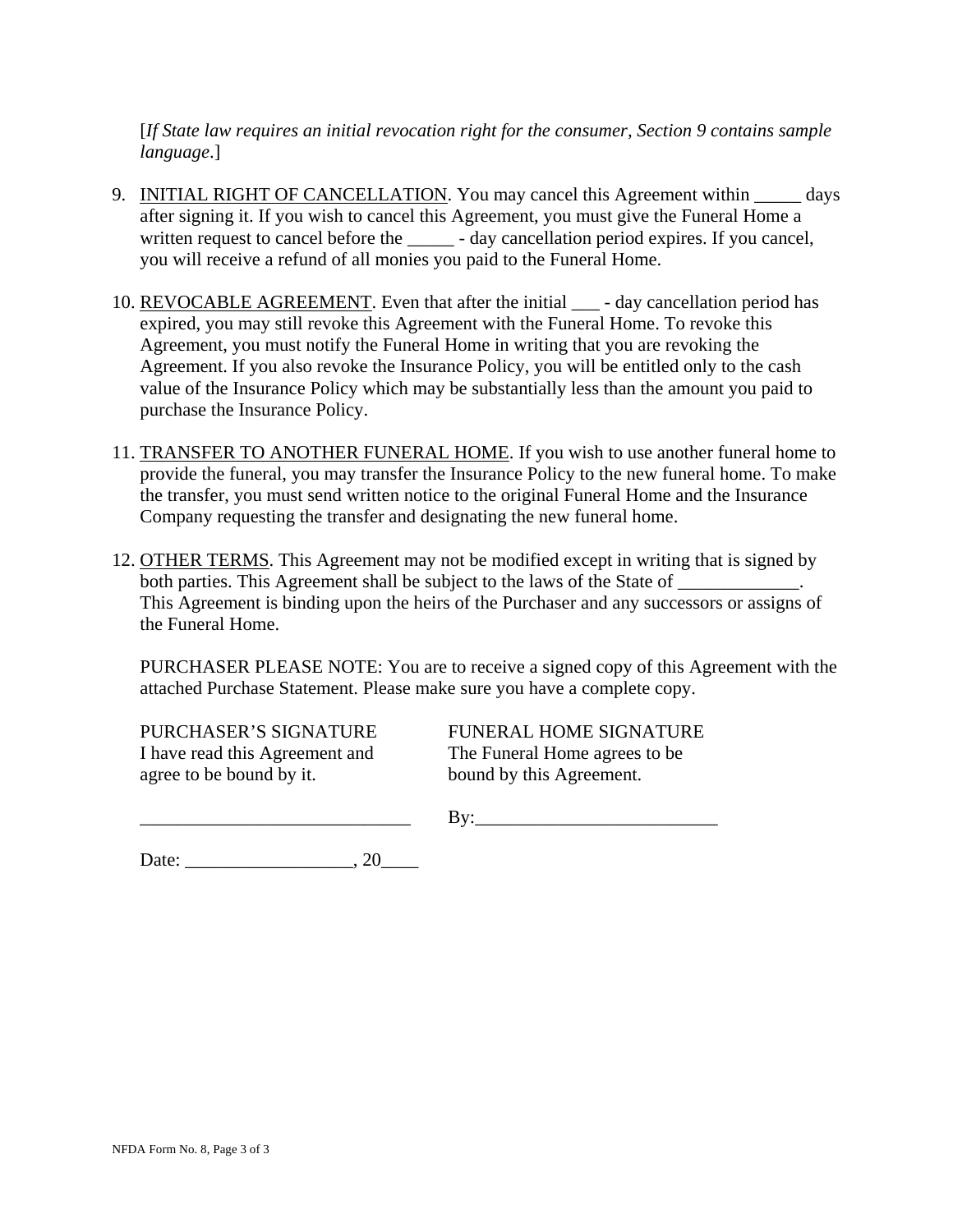#### NFDA SAMPLE PRENEED FUNERAL CONTRACT NO. 9 FUNDED BY THE ASSIGNMENT OF INSURANCE IRREVOCABLE AND NON-GUARANTEED PRICE

- 1. INTRODUCTION. You, the Purchaser, are selecting the funeral services and merchandise that will be provided by the Funeral Home in the future. This Agreement explains the terms of that purchase. If you have any questions about this purchase, please ask the Funeral Home before you sign the Agreement.
- 2. PARTIES. The parties are listed below:

| a) Purchaser                                                                                                                          | b) Funeral Home            |
|---------------------------------------------------------------------------------------------------------------------------------------|----------------------------|
|                                                                                                                                       |                            |
|                                                                                                                                       |                            |
| <u> 1989 - Andrea Stadt Britain, amerikansk politiker (</u>                                                                           |                            |
| Phone No.: $\sqrt{\frac{2}{1-\frac{1}{2}} \cdot \frac{1}{2-\frac{1}{2}} \cdot \frac{1}{2-\frac{1}{2}} \cdot \frac{1}{2-\frac{1}{2}}}$ | Phone No.: $\qquad \qquad$ |
| SS No.:                                                                                                                               |                            |
| Date of Birth:                                                                                                                        |                            |

- 3. FUNERAL SERVICES AND MERCHANDISE. The funeral services and merchandise you are purchasing from the Funeral Home are listed on the attached Statement of Funeral Goods and Services Selected (the "Purchase Statement"). The Funeral Home will use all reasonable efforts to provide the funeral services and merchandise listed in the Purchase Statement when they are needed. However, since this Agreement is to be carried out in the future, some of the items you have purchased may no longer be available to the Funeral Home. In that case, the Funeral Home agrees to provide similar items of equal or greater quality, value and workmanship in substitution for the unavailable items.
- 4. ASSIGNMENT OF INSURANCE. The Purchaser IRREVOCABLY ASSIGNS to the Funeral Home the ownership of the following insurance policy or policies (the "Assigned Insurance") to be applied toward the payment of the funeral services and merchandise listed on the Purchase Statement:

| <b>Insurance Company</b> | Face Amount | Policy No. |
|--------------------------|-------------|------------|
|                          |             |            |
|                          |             |            |
|                          |             |            |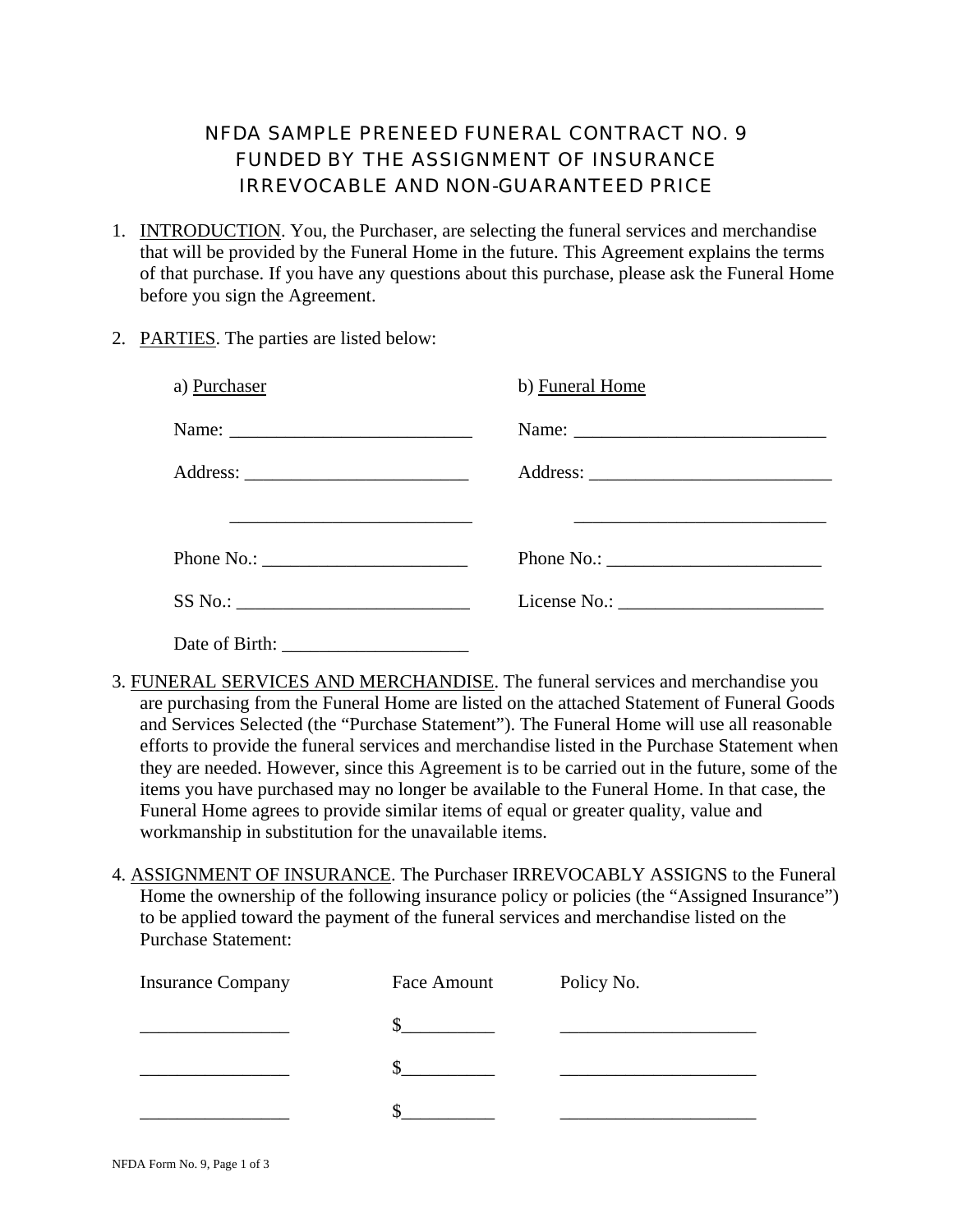- 5. RESTRICTIONS. The Funeral Home agrees not to transfer, assign, cash in, borrow against, or otherwise encumber in any way the Assigned Insurance unless authorized to do so under this Agreement.
- 6. TERMINATION BY FUNERAL HOME. If the Assigned Insurance is not in force and payable to the Funeral Home at its full face value at the time of the insured's death, the Funeral Home is not required to provide the funeral services and merchandise and may elect to terminate the Agreement without liability.
- 7. NON-GUARANTEED PRICE AGREEMENT. The Funeral Home is not guaranteeing the prices of the funeral services and merchandise listed on the Purchase Statement. The actual prices of those items will be established from the Funeral Home's price lists when the insured dies and the funeral services and merchandise are supplied. The Funeral Home will apply all proceeds from the Assigned Insurance it receives toward the total price of the funeral services and merchandise provided by the Funeral Home. If the total price is less than the proceeds of the Assigned Insurance, any surplus will be paid to the alternate beneficiary of the insurance policy or the estate. If the price is more than the proceeds of the Assigned Insurance, then the estate or the survivors must either make acceptable arrangements to pay the shortfall or select less expensive funeral services and merchandise.

[*If State law requires an initial revocation right for the consumer, Section 8 contains sample language*.]

- 8. INITIAL RIGHT OF CANCELLATION. You may cancel this Agreement within \_\_\_\_\_ days after signing it. If you wish to cancel this Agreement, you must give the Funeral Home a written request to cancel before the \_\_\_\_\_\_ - day cancellation period expires. If you cancel, you will receive a refund of all monies you paid to the Funeral Home.
- 9. \_\_\_\_\_\_\_\_\_\_\_\_\_\_\_ IRREVOCABLE AGREEMENT. By placing your initials at the (initials) beginning of this Section 9, you agree that after the initial \_\_\_ - day cancellation period expires, this Agreement may not be cancelled by you. Although you will have the right to transfer the Insurance Policy to another funeral home in accordance with Section 10, you will not be able to cancel the Assigned Insurance to obtain its cash surrender value.
- 10. TRANSFER TO ANOTHER FUNERAL HOME. If you wish to use another funeral home to provide the funeral, you may transfer the Assigned Insurance to the new funeral home. To make the transfer, you must send written notice to the original Funeral Home and the Insurance Company requesting the transfer and designating the new funeral home.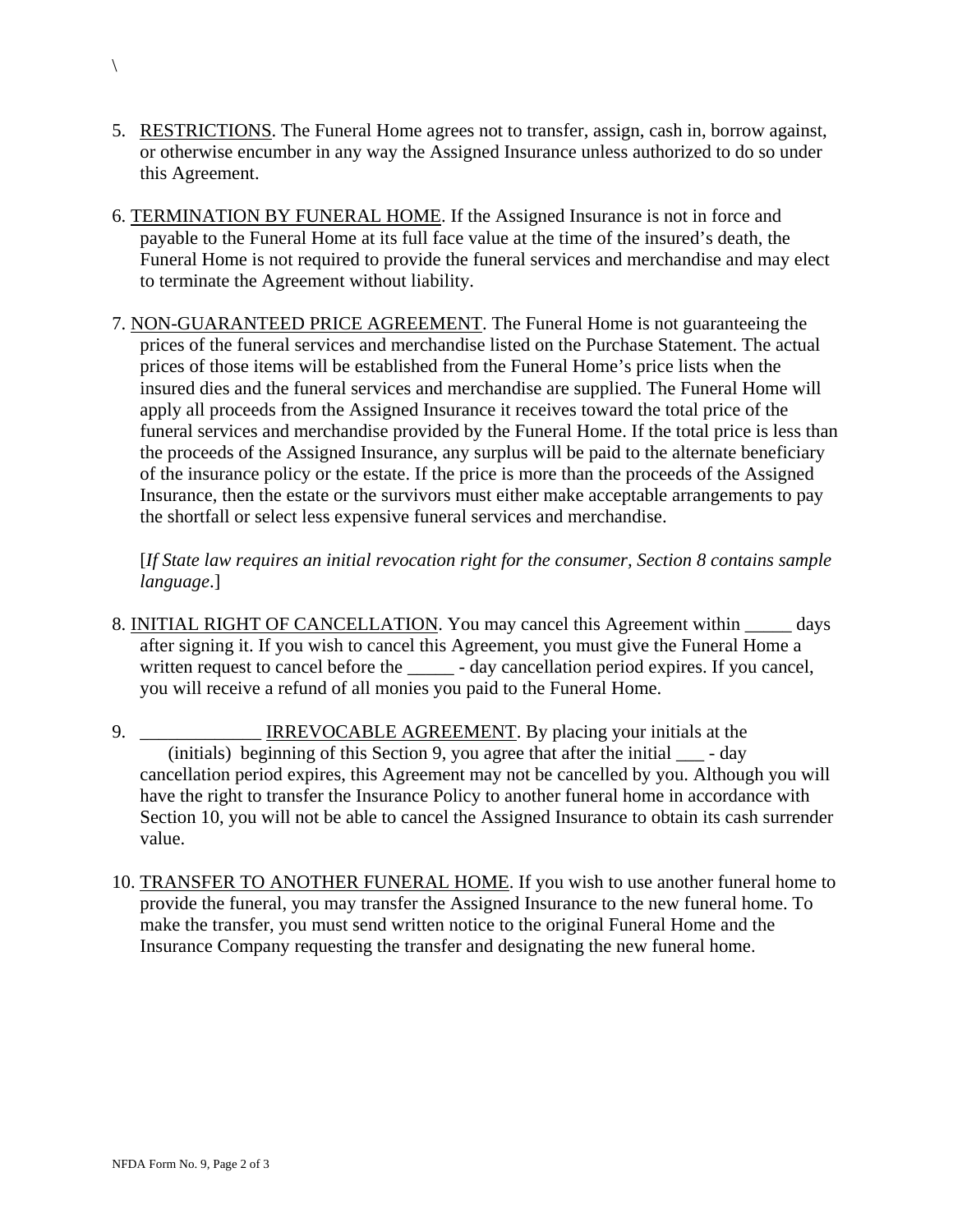11. OTHER TERMS. This Agreement may not be modified except in writing that is signed by both parties. This Agreement shall be subject to the laws of the State of \_\_\_\_\_\_\_\_\_\_\_\_\_ This Agreement is binding upon the heirs of the Purchaser and any successors or assigns of the Funeral Home.

PURCHASER PLEASE NOTE: You are to receive a signed copy of this Agreement with the attached Purchase Statement. Please make sure you have a complete copy.

PURCHASER'S SIGNATURE FUNERAL HOME SIGNATURE I have read this Agreement and The Funeral Home agrees to be bound agree to be bound by it. by this Agreement.

 $\qquad \qquad \text{By:}$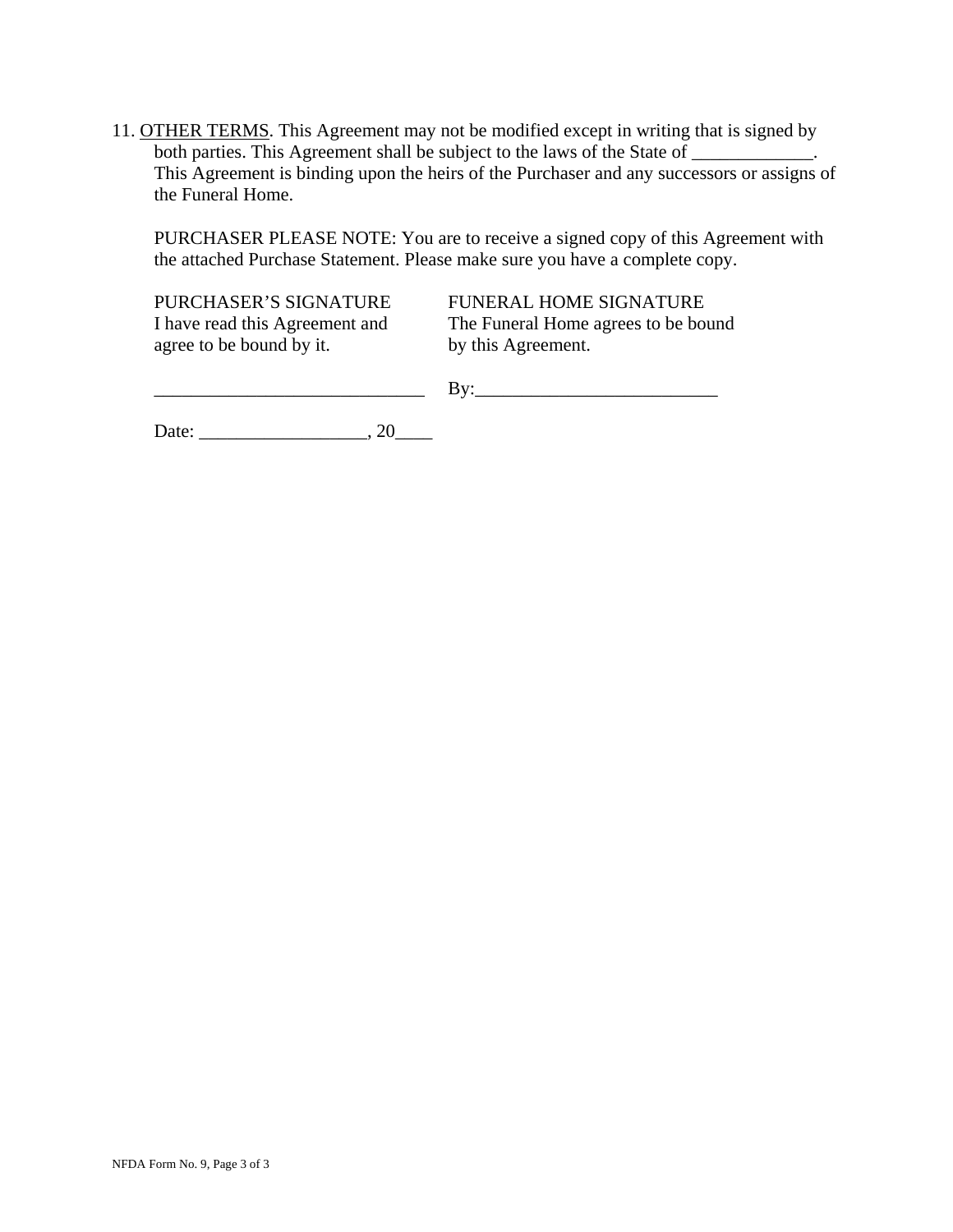## NFDA SAMPLE PRENEED FUNERAL CONTRACT NO. 10 FUNDED BY THE ASSIGNMENT OF INSURANCE REVOCABLE AND NON-GUARANTEED PRICE

- 1. INTRODUCTION. You, the Purchaser, are selecting the funeral services and merchandise that will be provided by the Funeral Home in the future. This Agreement explains the terms of that purchase. If you have any questions about this purchase, please ask the Funeral Home before you sign the Agreement.
- 2. PARTIES: The parties are listed below:

| a) Purchaser                                                                                                         | b) Funeral Home                                                                                                       |
|----------------------------------------------------------------------------------------------------------------------|-----------------------------------------------------------------------------------------------------------------------|
|                                                                                                                      |                                                                                                                       |
|                                                                                                                      |                                                                                                                       |
| <u> 2000 - Jan James James James James James James James James James James James James James James James James J</u> | <u> 1989 - Johann John Stone, marking and de la provincia de la provincia de la provincia de la provincia de la p</u> |
| Phone No.: $\qquad \qquad$                                                                                           | Phone No.: $\frac{1}{\sqrt{1-\frac{1}{2}} \cdot \frac{1}{2}}$                                                         |
| SS No.:                                                                                                              |                                                                                                                       |
|                                                                                                                      |                                                                                                                       |

- 3. FUNERAL SERVICES AND MERCHANDISE. The funeral services and merchandise you are purchasing from the Funeral Home are listed on the attached Statement of Funeral Goods and Services Selected (the "Purchase Statement"). The Funeral Home will use all reasonable efforts to provide the funeral services and merchandise listed in the Purchase Statement when they are needed. However, since this Agreement is to be carried out in the future, some of the items you have purchased may no longer be available to the Funeral Home. In that case, the Funeral Home agrees to provide similar items of equal or greater quality, value and workmanship in substitution for the unavailable items.
- 4. ASSIGNMENT OF INSURANCE. The Purchaser assigns to the Funeral Home the ownership of the following insurance policy or policies (the "Assigned Insurance") to be applied toward the payment of the funeral services and merchandise listed on the Purchase Statement:

| <b>Insurance Company</b> | Face Amount | Policy No. |
|--------------------------|-------------|------------|
|                          |             |            |
|                          |             |            |
|                          |             |            |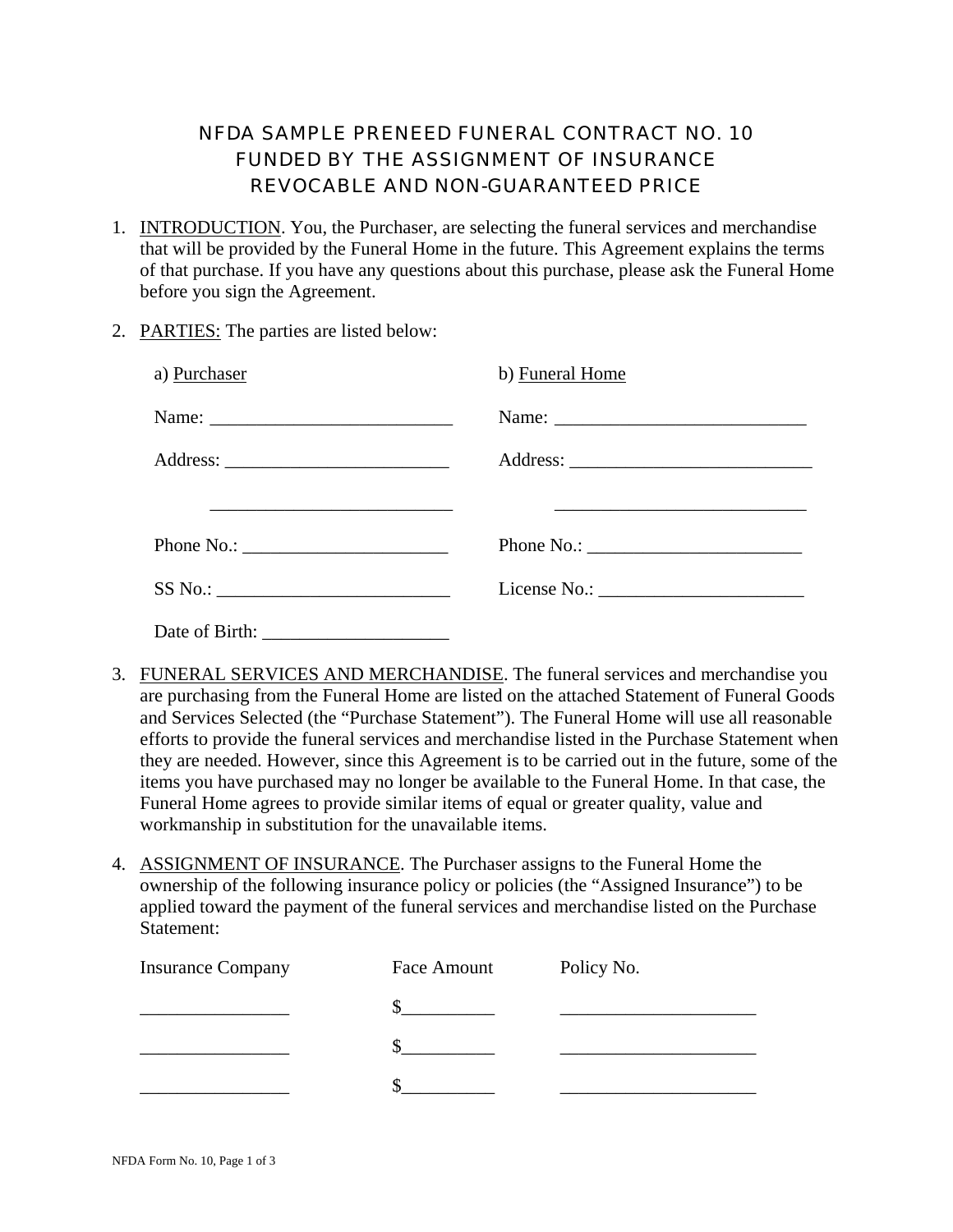- 5. RESTRICTIONS. The Funeral Home agrees not to transfer, assign, cash in, borrow against, or otherwise encumber in any way the Assigned Insurance unless authorized to do so under this Agreement.
- 6. TERMINATION BY FUNERAL HOME. If the Assigned Insurance is not in force and payable to the Funeral Home at its full face value at the time of the insured's death, the Funeral Home is not required to provide the funeral services and merchandise and may elect to terminate the Agreement without liability.
- 7. NON-GUARANTEED PRICE AGREEMENT. The Funeral Home is not guaranteeing the prices of the funeral services and merchandise listed on the Purchase Statement. The actual prices of those items will be established from the Funeral Home's price lists when the insured dies and the funeral services and merchandise are supplied. The Funeral Home will apply all proceeds from the Assigned Insurance it receives toward the total price of the funeral services and merchandise provided by the Funeral Home. If the total price is less than the proceeds of the Assigned Insurance, any surplus will be paid to the alternate beneficiary of the insurance policy or the estate. If the price is more than the proceeds of the Assigned Insurance, then the estate or the survivors must either make acceptable arrangements to pay the shortfall or select less expensive funeral services and merchandise.

[*If State law requires an initial revocation right for the consumer, Section 8 contains sample language*.]

- 8. INITIAL RIGHT OF CANCELLATION. You may cancel this Agreement within \_\_\_\_\_ days after signing it. If you wish to cancel this Agreement, you must give the Funeral Home a written request to cancel before the \_\_\_\_\_\_ - day cancellation period expires. If you cancel, you will receive a refund of all monies you paid to the Funeral Home.
- 9. REVOCABLE AGREEMENT. Even that after the initial \_\_\_ day cancellation period has expired, you may still revoke this Agreement with the Funeral Home. To revoke this Agreement, you must notify the Funeral Home in writing that you are revoking the Agreement. If you also revoke the Assigned Insurance, you will be entitled only to the cash value of the Assigned Insurance which may be substantially less than the amount you paid to purchase the Assigned Insurance.
- 10. TRANSFER TO ANOTHER FUNERAL HOME. If you wish to use another funeral home to provide the funeral, you may transfer the Insurance Policy to the new funeral home. To make the transfer, you must send written notice to the original Funeral Home and the Insurance Company requesting the transfer and designating the new funeral home.